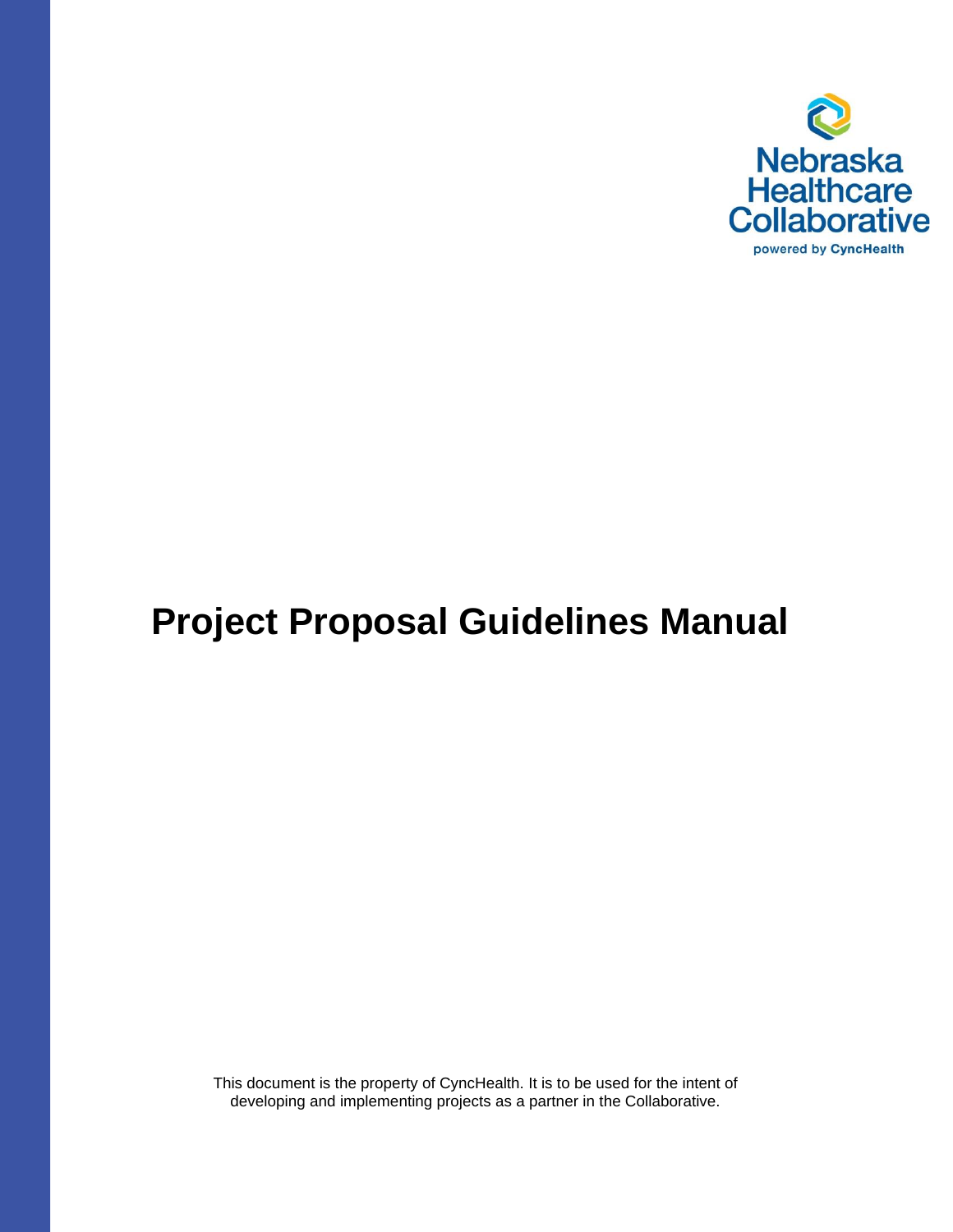

# **Table of Contents**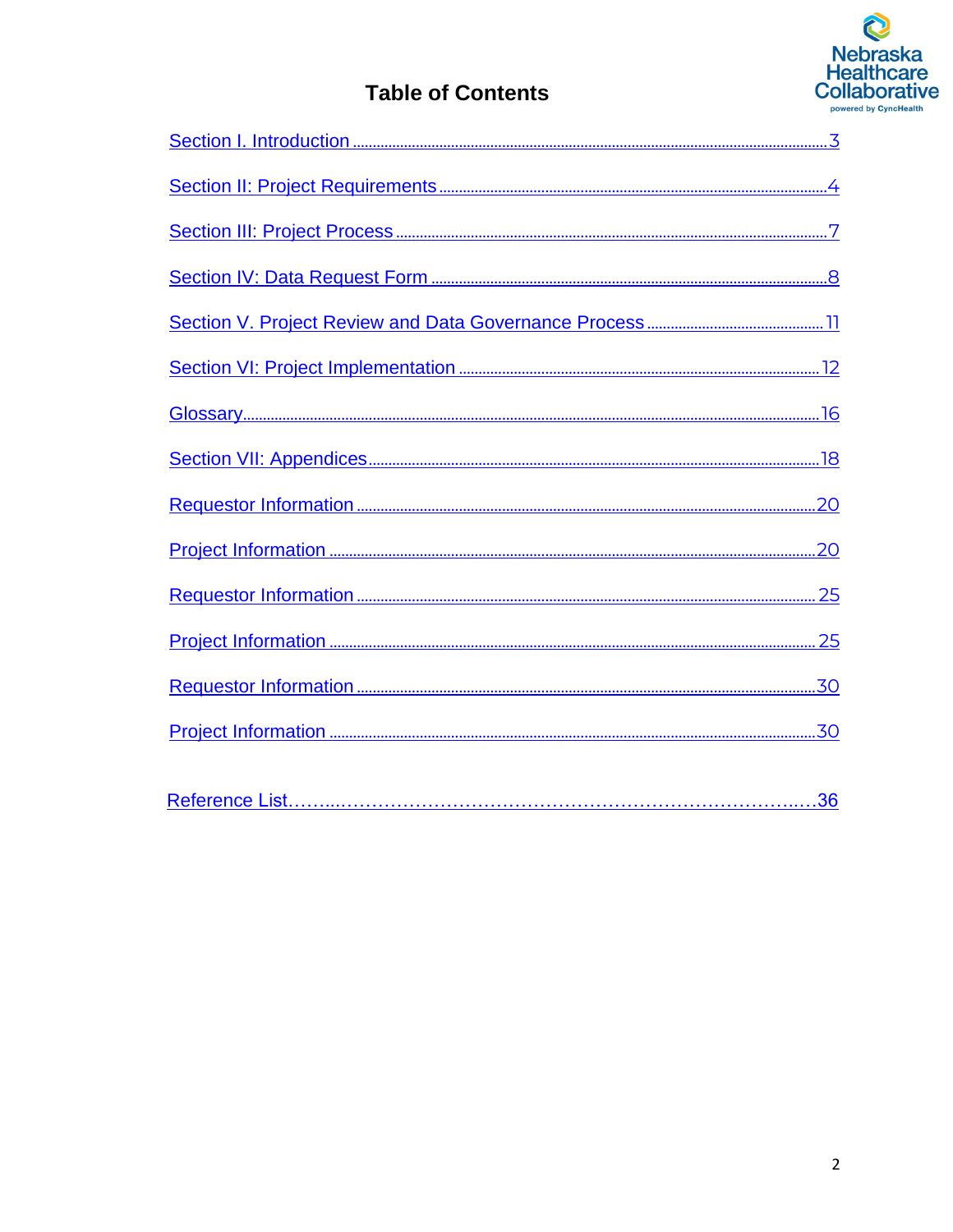# <span id="page-2-0"></span>**Section I. Introduction**



### Background on the Collaborative

**Vision**: To transform the health of our population.

**Mission**: To facilitate cross-sector collaborations of diverse stakeholders optimizing

health care delivery through teams that study and propose solutions to improve

population health.

### **Values:**

- **Collaboration is our core** Addressing complex problems and societal issues requires collaboration across sectors and industries. No one can do it alone, and we engage our collaborators to tackle challenges and develop solutions related to population health.
- **Diverse perspectives solve complex problems** Complex problems have many potential solutions, and we value diverse expertise to generate questions and solutions that drive us toward clarity and enhancements.
- **Data drives decisions** Data exists in many forms and from many sources in today's healthcare landscape. Addressing current challenges requires turning disparate data into actionable information. We design and implement projects using data from comprehensive and reliable data sources that inform our decisions in population health.
- **Learning and teaching focused**  The current and future workforce needs assistance with managing the multiple complexities of health data to improve cost, quality and experience of patients and providers. We support collaborations that promote learning and teaching across sectors both for teams and individuals to transform health care education and delivery.

**Tagline**: Cultivating collaborative, informed, and innovative solutions for health

### Aims of Projects

The aims of projects are to align with the strategic vision of the organization. The intent is to support a threefold approach:

- Develop an informed workforce with an understanding of data science and population health.
- Engage in projects that improve population health.
- Support innovation to improve health care delivery for our partners.

Intent of Manual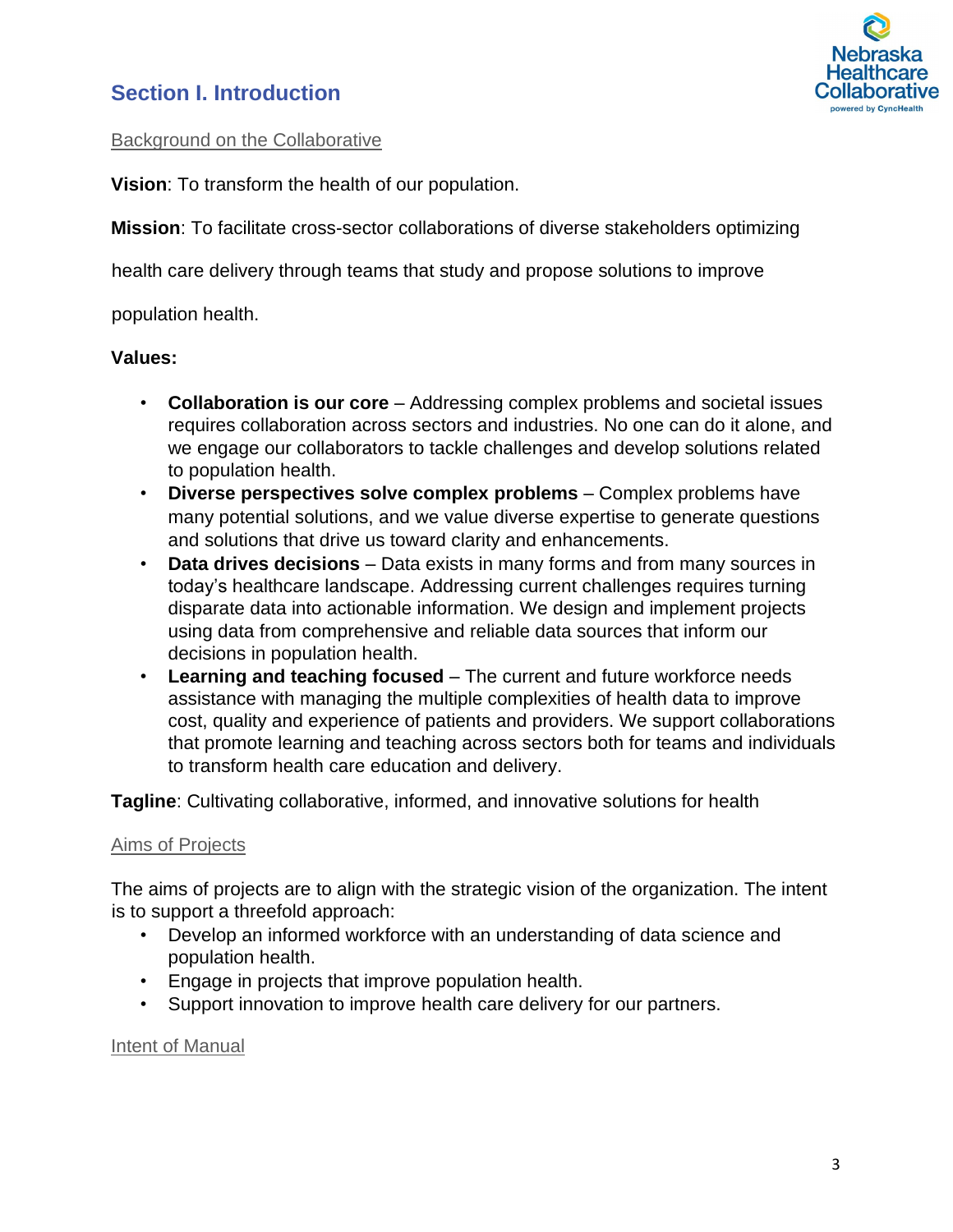

The intent of this manual is to provide guidance for individuals submitting a project proposal to the Nebraska Healthcare Collaborative (NHC), powered by CyncHealth. Proposals must align with organizational values and include the rigor associated with excellence expected for dissemination either through presentations or publications. Additionally, project requests must align with the data available within CyncHealth and congruent with the goals of our partners. Proposals will be peer reviewed and must adhere to data governance protocols along with federal, state, and institutional guidelines. Not all proposals submitted will be accepted due to proposal volume, quality of proposal, value alignment of proposal, and other potential rationales. Questions on aspects of these statements should be directed to collaborative@cynchealth.org.

# <span id="page-3-0"></span>**Section II: Project Requirements**

# **Project Categories**

The Nebraska Healthcare Collaborative supports projects that fit into the following categories:

**Research** – A research project seeks to answer a defined question(s) with rigor and methods established through best practices in scientific inquiry. Research projects with CyncHealth typically use aggregate, limited data sets from CyncHealth's population health utilities, including the health information exchange (HIE), prescription drug monitoring program (PDMP) and social determinants of health (SDOH) platform.

Example: Using data from the HIE to explore low back pain diagnoses and imaging diagnostic codes to determine if imaging was necessary.

For more information on how to conduct a research project with health care data, consult the following resource:

• [Patient-Centered Outcomes Research Institute -](https://www.pcori.org/engagement/research-fundamentals) Research Fundamentals: [Preparing You to Successfully Contribute to Research](https://www.pcori.org/engagement/research-fundamentals)

**Quality improvement** - A quality improvement (QI) project focuses on an organization's current performance in a specific area using an attribution or eligibility file. QI projects intend to lead to improved health care delivery or positive impact on the health of patients or populations in that organization.

QI projects follow a process improvement lifecycle (e.g., Plan Do Study Act (PDSA)). Data may include personally identifiable information (PII) and include HIE, SDOH and/or prescription medication elements as approvable by data governance.

Example: A hospital wants to determine if a new medication reconciliation process at discharge is effective at reducing readmissions for its hospitalized patients.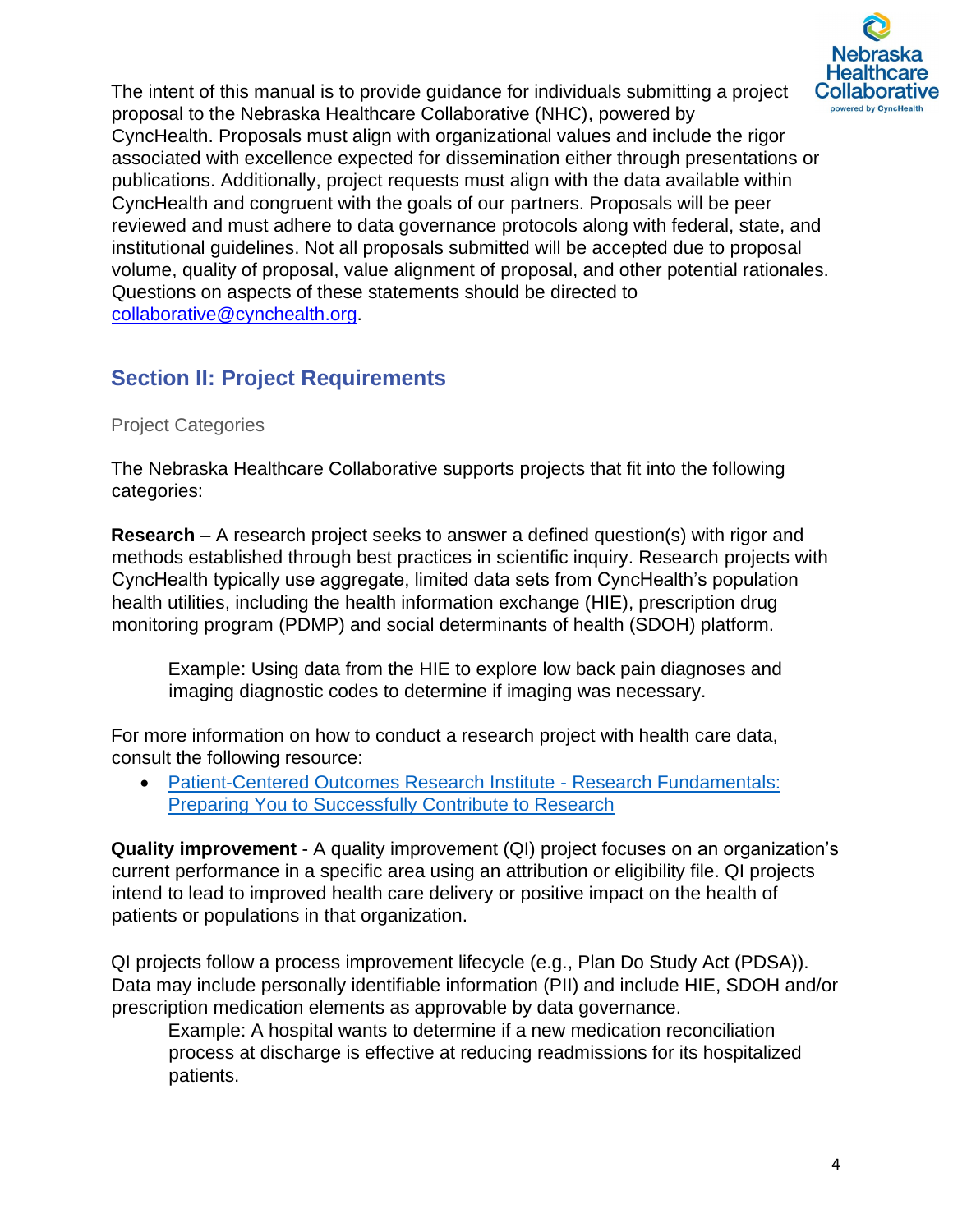

For more information on how to conduct a QI project, consult the following resources:

- [How to get started in quality improvement](https://www.bmj.com/content/364/bmj.k5437)
- [Institute for Healthcare Improvement Quality Improvement Essentials Toolkit](http://www.ihi.org/resources/Pages/Tools/Quality-Improvement-Essentials-Toolkit.aspx)

**Program evaluation** – Program evaluation is a process to demonstrate the outcomes and effectiveness of a program. The format and approach of program evaluation varies based on the type of program. Data elements may include a hybrid of internally sourced and tracked data as well as data obtained from the HIE.

Example: A local county Area office on Aging wants to track the utilization, falls within 6 months, and cost savings of a fall prevention program for older adults in its catchment area.

For more information on how to conduct a program evaluation project, consult the following resources:

- [Introduction to Program Evaluation for Public Health Programs: A Self](https://www.cdc.gov/eval/guide/index.htm) Study **[Guide](https://www.cdc.gov/eval/guide/index.htm)**
- [J-PAL Evaluation Toolkit](https://www.povertyactionlab.org/research-resources?view=toc)

## Types of Datasets

CyncHealth has a variety of options for data when considering data requests as a health data utility.

- **Health information exchange (HIE)** electronic health record data from data sharing organizations in Iowa and Nebraska
- **Prescription drug monitoring program (PDMP)** dispensed medications from pharmacies in Nebraska
- **Community data exchange** social determinants of health data using a closed loop referral system located in seven states: Kansas, Iowa, Minnesota, Missouri, Nebraska, North Dakota, and South Dakota.

When engaging in a project, the type of data requested is an important consideration and will be weighted in the review of projects. In addition, the type of data approved will be influenced by the reported project design.

Projects approved typically use de-identified or limited data sets.

• **Deidentified data set** - a data set which has identifying information removed and is often considered low risk by data governance and an institutional review board (IRB). Identifiers removed from this data set include any information that is specific to a person's identity including name, age, gender, racial/ethnic identity, etc.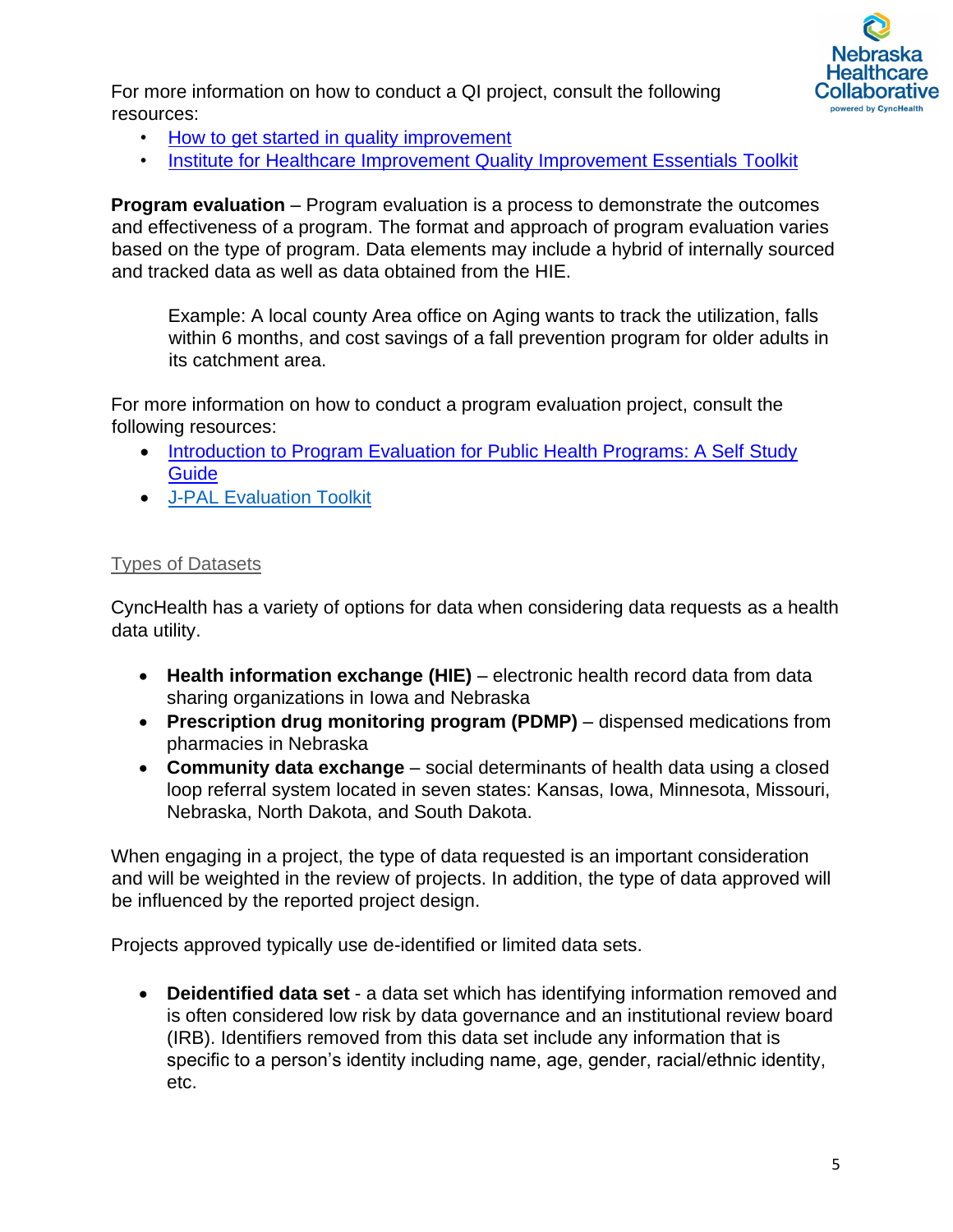

• **Limited data set** - a data set that is stripped of certain direct identifiers specified in the HIPAA Privacy Rule. A limited data set may be disclosed to an outside party without a patient's authorization only if the purpose of the disclosure is for research, public health, or health care operations purposes and the person or entity receiving the information signs a data use agreement (DUA) with the covered entity or its business associate.

Limited data sets may include only the following identifiers:

- Dates, such as admission, discharge, service, and date of birth (DOB)
- City, state, and zip code (not street address)
- Age
- Any other unique code or identifier that is not listed as a direct identifier.

A limited data set is private health information (PHI) that excludes the following direct identifiers of the individual (or the individual's relatives, employers, or household members):

- Names
- Address information, other than city, state, and zip code
- Telephone numbers
- Fax numbers
- E-mail addresses
- Social Security numbers
- Medical record numbers
- Health plan beneficiary numbers
- Account numbers
- Certificate/license numbers
- Vehicle identifiers and serial numbers, including license plate numbers
- Device identifiers and serial numbers
- Web Universal Resource Locators (URLs)
- Internet Protocol (IP) addresses
- Biometric identifiers, including fingerprints and voiceprints
- Full-face photographs and any comparable images

A limited data set is still protected health information (PHI) under HIPAA. It is not deidentified data, as that term is defined under HIPAA, and thus, must be safeguarded and protected as required under the Privacy Rule. As part of the project proposal, the types of data sets for the project are required to determine next steps in data governance. For more about the HIPAA Privacy Rule, visit [here.](https://www.hhs.gov/hipaa/for-professionals/privacy/index.html)

## Project Eligibility

All project proposals must align with the values and mission of CyncHealth. The individual or team submitting a project must be:

• A CyncHealth participating organization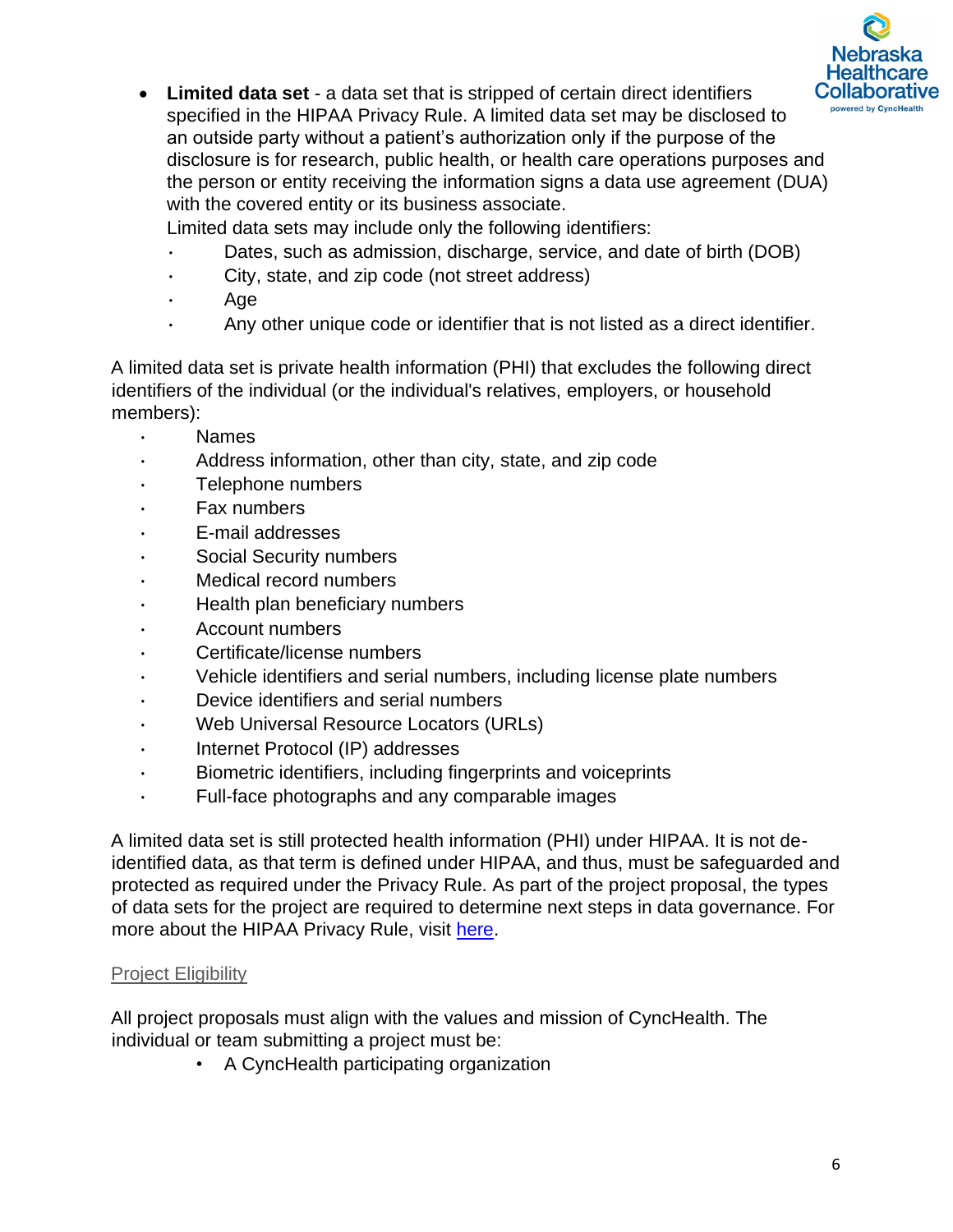

• An employee and/or student of a community-based organization, academic institution and/or health system whose mission aligns with the mission of CyncHealth

Most proposed projects will be retrospective in nature, and de-identified samples are encouraged when possible and appropriate. All projects must satisfy state and federal statute, meet data governance guidelines and be compliant with other relevant CyncHealth policies. Projects involving certain data may require additional review and approval based on data privacy and security standards.

Prior to project approval, a member of the CyncHealth Support Team will conduct a scoping session based on submitted documents and prepare an estimate of labor for data extraction and preparation. Data requests or assistance that exceed the initial estimate and reasonable follow-up and consultation may result in additional fees. Due to data governance guidelines for PII/PHI, data analyses should be performed based on the research question and/or project purpose and only include members of the project team identified in the Data Use Agreement (DUA) and IRB protocols.

All projects must be reviewed and approved by the CyncHealth data governance process. Projects must obtain and report to CyncHealth IRB approval prior to project implementation. CyncHealth does not host its own IRB and recommends use of the requester's IRB. If the requestor does not have access to an IRB, CyncHealth can assist in this process. All participants in projects must demonstrate successful completion of HIPAA training prior to project approval. Participants may be asked to sign a conflict-ofinterest form or other necessary business requirements dependent on the project type.

Projects that fail to follow all policies and data governance will be terminated immediately. Questions about project appropriateness can be vetted by contacting CyncHealth at collaborative@cynchealth.org. The NHC team is here to provide support and ensure project success.

## Project Cost

NHC does not charge for health information data from any of the platforms. However, data extraction and statistical analyses has cost commensurate with the request. The NHC offers an hourly rate for services and will work with each requester to establish a cost estimate and explore funding options.

# <span id="page-6-0"></span>**Section III: Project Process**

a. Step 1: Collaborative Project Request Form

Prior to submitting a full proposal, the team must submit an initial Collaborative Project Request Form for review by the NHC to determine the project's viability. The Collaborative Project Request Form is available on the [website.](https://cynchealth.org/about/nebraska-healthcare-collaborative/) The Collaborative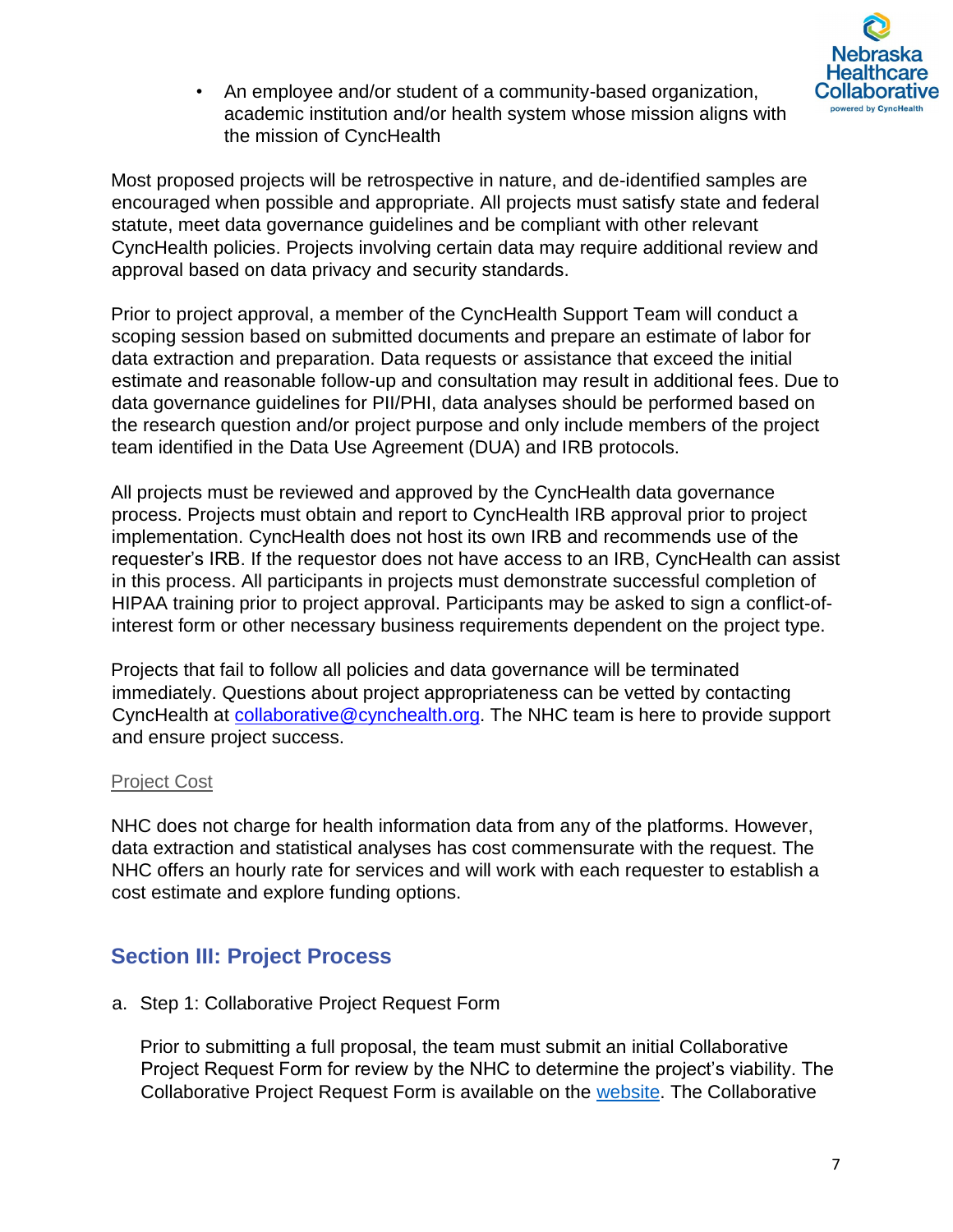

Project Request Form is a brief overview of the proposal including the following components:

- 1. Applicant Information including contact information and organizational information
- 2. Project Title
- 3. Proposed Project Overview
	- a. Brief description of needs for data and intent of the project
- 4. Match with Mission
	- a. Brief description of how the proposed project supports the NHC mission
- 5. Data and Timeline
	- a. Identify if the request is a de-identified or limited data set
	- b. Timeline for expectation of receipt of data

You are strongly encouraged to contact the Collaborative to discuss questions about fit or scope prior to submitting a Collaborative Project Request Form. Once a Collaborative Project Request Form is submitted, a team member will review and determine the following: 1. Match with mission, 2. Project viability, 3. Project appropriateness, 4. Reasonable timeline, and 5. Project category. If upon review, questions arise, staff of the NHC may reach out for further clarification on the project request.

b. Step 2: NHC Data Request Form

Once NHC has identified the project as viable, the next step is to complete a Data Request Form in one of the three project categories: Research, Program Evaluation or Quality Improvement. Section III outlines the requirements for a Data Request Form.

# <span id="page-7-0"></span>**Section IV: Data Request Form**

If a project has been approved, a Data Request Form in one of the three project categories: Research, Program Evaluation or Quality Improvement will be emailed to the requestor. Quality and thoroughness are expected in all Data Requests to ensure scoping and appropriate data governance. When complete the form, submitters should consider the following guiding questions to ensure a comprehensive data request.

- 1. Project Plan: This section should be supported with literature and evidence to support the project. Consider the following questions throughout this section to develop a quality proposal:
	- Does the project summary establish a clear understanding for the intended project?
	- Are refereed journals and primary sources appropriately used?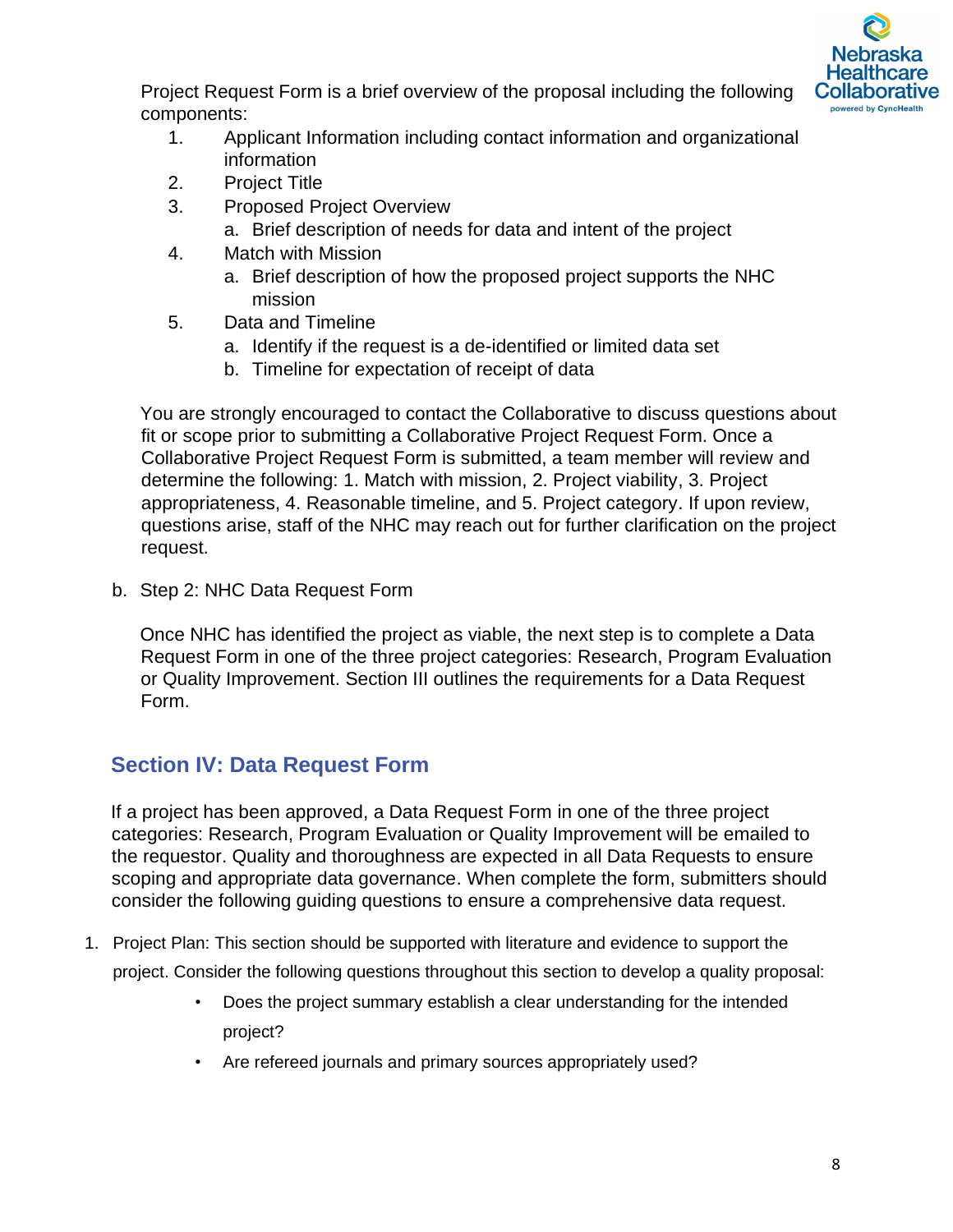

- Are the references relevant to the topic areas of CyncHealth (i.e., health information exchange, population health)?
- Are there sufficient credible sources?
- Are the findings of the sources appropriately analyzed and appraised?
- Is relevant information carefully selected from the various sources?
- Is relevant information critically integrated into major topics?
- a. What is the plan for data use and analyses?
	- Is your analysis plan outlined and commensurate with the sample size and data elements requested?
- b. If research, what is the hypothesis or the research question?
	- Are the research questions based on findings gleaned from the project background?
	- Are the research questions linked to the study purpose?
	- Are the research questions answerable with CyncHealth data and partnership?
	- Are variables or constructs clearly identified in the research questions?
	- Are the hypotheses clearly stated and linked to the research questions?
- c. What data elements are requested (e.g., aggregate data, Personal Health

Information (PHI)/Personally Identifiable Information (PII), de-identified data)?

- d. What is the sample size needed and inclusion or exclusion criteria (e.g., power analysis)?
	- Standardized data elements
	- Who are the targeted participants?
	- What is the desired sample size?
	- How was the sample size determined?
	- What are demographic characteristics of the sample?
	- What are the inclusion and exclusion criteria?
	- If applicable, identify any [ICD-10](https://www.cdc.gov/nchs/icd/icd10cm.htm) and/or [CPT codes.](https://www.ama-assn.org/practice-management/cpt)
	- See the Data Request Form for other data standards that might be needed
- e. When do you need the data and how frequently do you need data refreshed

(e.g., one-time, or ongoing)?

f. Describe funding source(s) for this project (e.g., source, amount, duration)?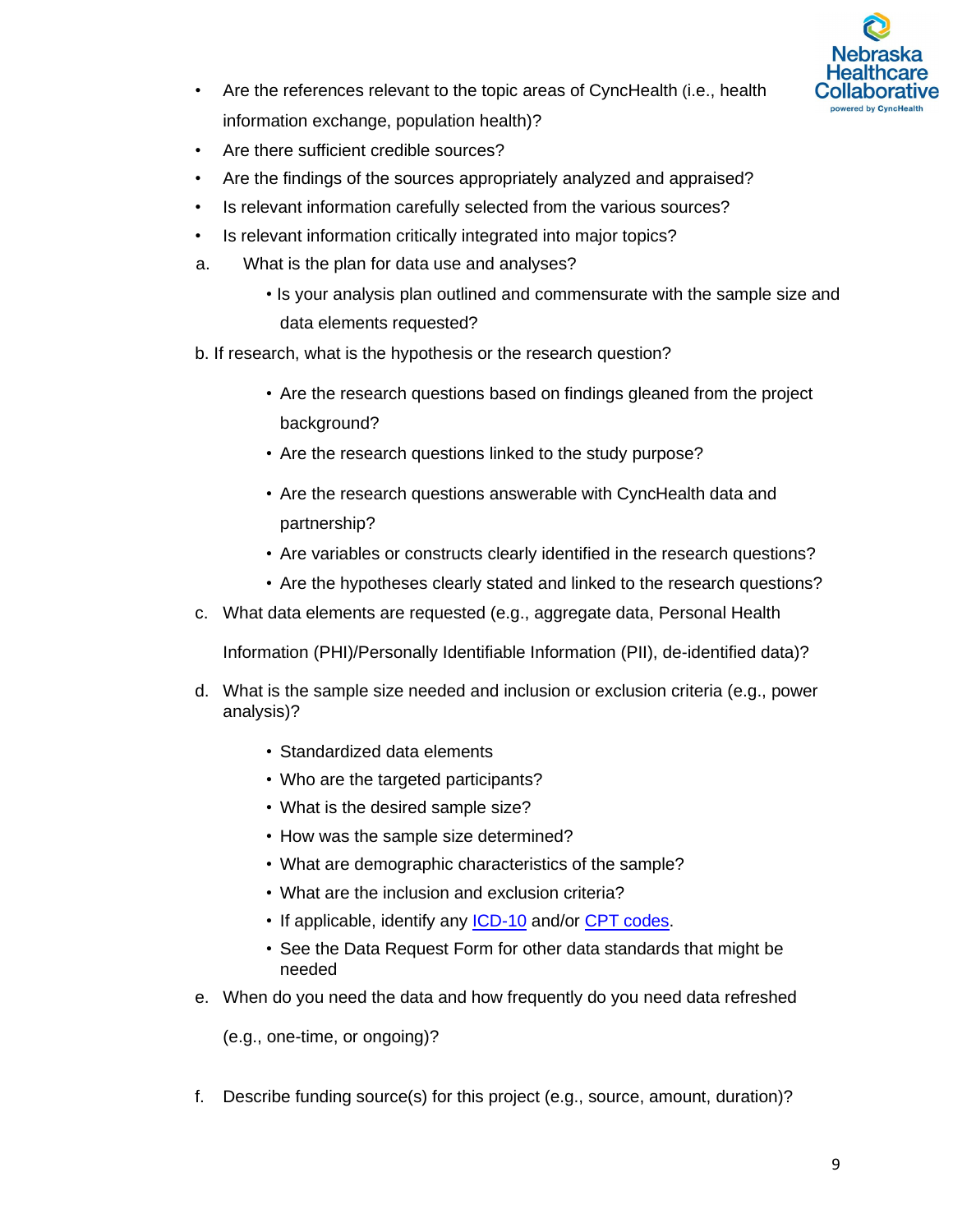

- g. Who will access this data in any form (e.g., name, titles, role, level of access)?
- 2. Project Value: This section focuses on how the project supports and enhances population health aligning with the mission of the Collaborative, CyncHealth, or DHHS
	- a. How does the project facilitate better experiences and/or health outcomes for Nebraskans?
	- b. How does the project align with the business needs of Nebraska Department of Health and Human Services (DHHS), CyncHealth or the participating organizations? (e.g., For Medicaid data requests, describe direct benefits to the Medicaid program.)
- 3. Compliance and Risks: This section focuses on procedures to ensure project compliance, protect health information, and mitigate project risk. When writing this section, consider the following questions:
	- a. Are the steps for the execution of data collection clearly and succinctly described?
	- b. Are there any ethical issues regarding the steps of data use? If so, how will these be addressed?
	- c. Are procedures in place to ensure confidentiality of data?
	- d. How will any risks associated with data use be addressed?
	- e. How will you protect any limited data sets provided to you by CyncHealth?
	- f. How is the request compliant with HIPAA and other state and federal policies and regulations (e.g., combining with other datasets, completed HIPAA and/or CITI training (attach certificates)? If not, how will you remediate any concerns?
	- g. If requesting PII/PHI, can this project be completed with de-identified information? Why or why not? What measures are planned to ensure privacy and confidentiality?
	- h. Is consent required from the data owner to access this data? If yes, describe how you will obtain consent. If no consent is required, provide a rationale.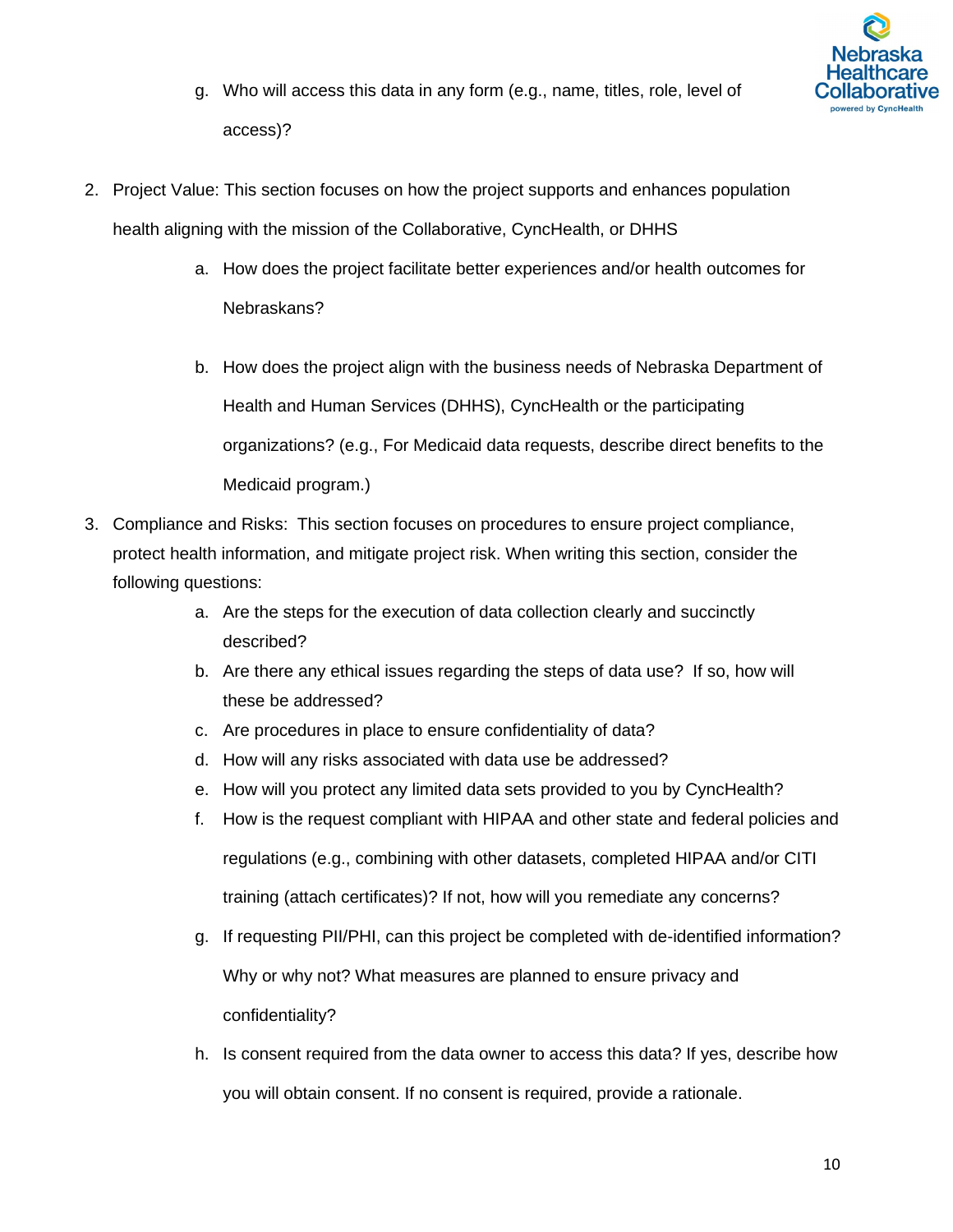

- i. How long will the data be stored and how will it be destroyed after the specified retention period? (e.g., Will any data be retained for re-use in the future?)
- j. What potential risks may be present for this request and what safeguards have been implemented to address these risks?
- k. Have you received IRB approval? If not, do you plan to? (Attach a copy of the approval.)
- l. What precedent exists for sharing similar data within Nebraska or other states? (e.g., literature review, state statutes, federal regulations)
- 4. Technical Feasibility: This section focuses on the technical support for the project.
	- a. What is the proposed data flow to fulfill the request? (e.g., Who will receive the data and how will it be transferred?)
	- b. What technology/software is needed for the project? (e.g., Will any web-based applications or interfaces be used? What type and level of data encryption will be used?)
	- c. What other technology considerations are needed to manage risks?

# <span id="page-10-0"></span>**Section V. Project Review and Data Governance Process**

### A. NHC Data Request Form

A NHC Data Request Form is submitted via a weblink and must follow the guidelines outlined in this Manual. The NHC Data Request Form will be reviewed by the Collaborative team members for project rigor, methodology and fit. If deemed to have any concerns, the submitter will be notified promptly and asked to clarify the request. The project will be reviewed for mission alignment/fit, quality, applicability, cost, timeline, and workload by the NHC staff. If questions arise, the submitter(s) may be asked to meet with the Collaborative team to discuss and further review the project. If no revisions are needed, the proposal will be reviewed following NHC's data governance processes.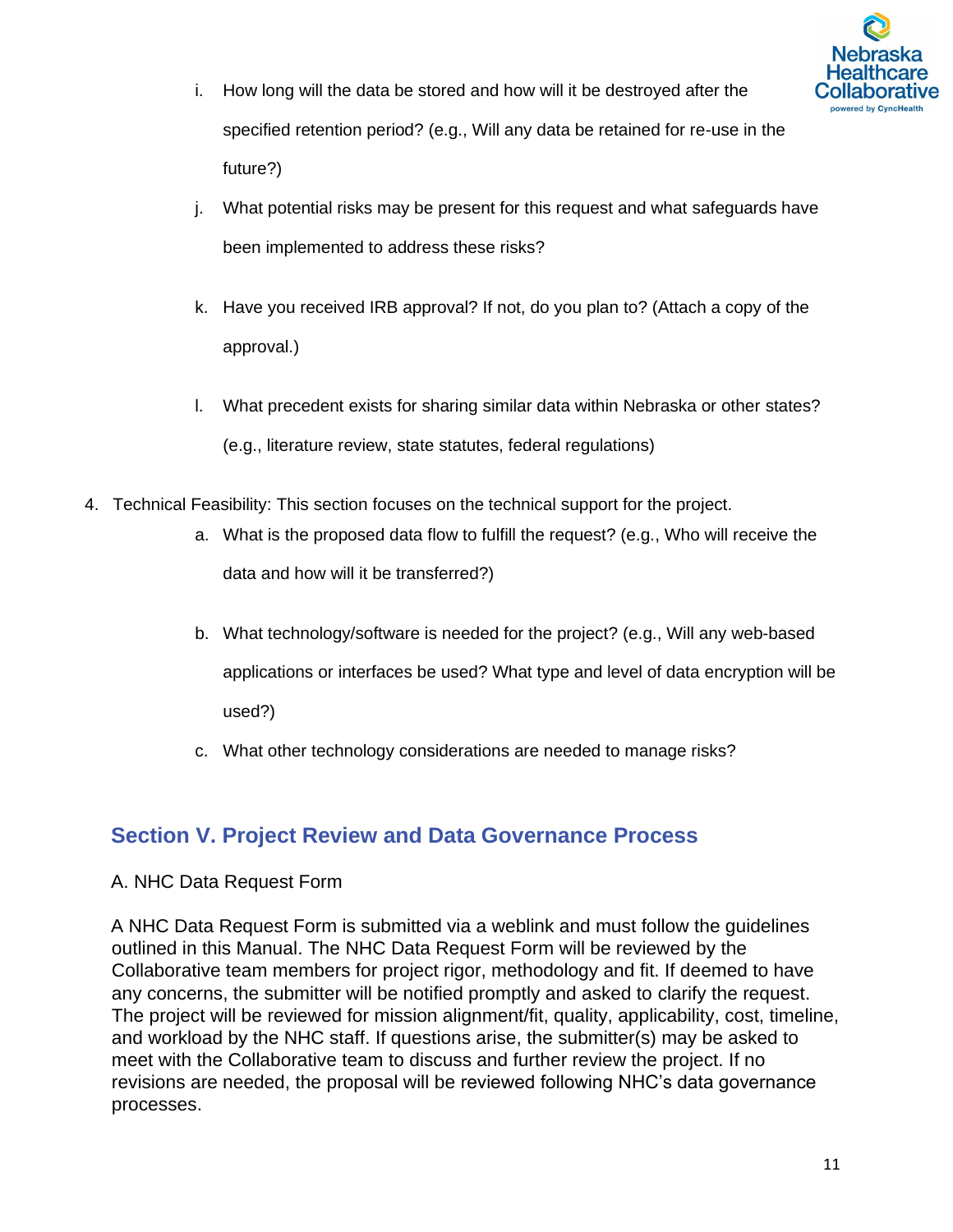The review will lead to three outcomes:



- 1. **Endorsement** The proposal meets all requirements, is well written and aligns with NHC mission. Once endorsed, the NHC Data Request Form will be sent for project scoping and cost estimation.
- 2. **Endorsement pending revision** The project fits NHC mission but needs modification and/or editing prior to moving forward. The proposal will be returned with suggested modifications and a timeline for re-submission. The proposal must be resubmitted with a redline and clean copy version and include a cover letter identifying changes made or include rationale for reasons not to include suggested changes. Once resubmitted, the proposal will be rereviewed. If revisions are appropriate, the project will receive endorsement and the NHC Data Request Form will be sent for project scoping and cost estimation. If revisions are not appropriate, the proposal may be allowed further edits or may be rejected per the purview of the reviewers.
- 3. **Rejection** Projects may be rejected for the following reasons. A rationale for rejection will be provided for each proposal submitted.
	- a. Project does not align with organizational mission and/or priorities.
	- b. Project does not meet formatting requirements and/or is of poor quality.
	- c. Project does not benefit from or align to the data that CyncHealth can provide.
	- d. Project is outside data governance guidelines established by CyncHealth.
- (b) Institutional Review Board Process

Projects are not allowed to begin, and data will not be shared with teams until CyncHealth is provided with formal organization IRB approval. Upon IRB approval, and completion of all required project documentation and governance processes, the project can proceed in partnership with CyncHealth.

# <span id="page-11-0"></span>**Section VI: Project Implementation**

## (c) Project Implementation Workflow

Investigators must be mindful that careful data management is essential and fundamental for reliable and valid results. While implementing data use and analysis, the project must comply with proposal guidelines approved through data governance and IRB guidelines focused on maintaining participant confidentiality; protecting any collected records and/or data; and securing approval of any change from the original IRB approved proposal/protocol.

## B. Data Governance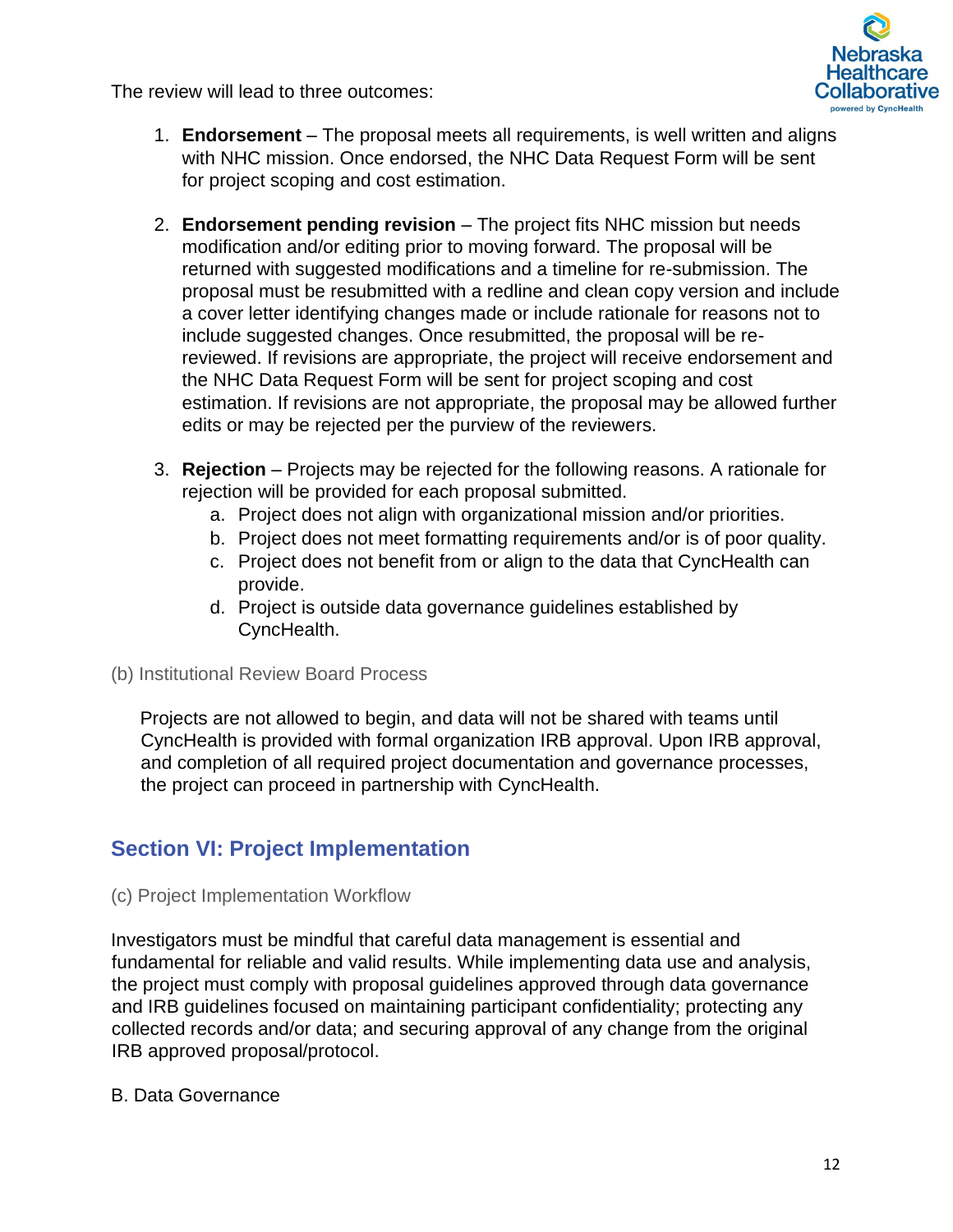

Once a project has been endorsed, it goes through the CyncHealth data governance process. For data requests related to data from the health information exchange and/or social determinants of health, the data governance process is managed by CyncHealth. For data requests from the prescription drug monitoring program, the data request must be presented, reviewed, and approved by the Health Information Technology (HIT) Board. The NHC will work to ensure a data request is presented to the HIT Board for review.

## C. Data Use Agreement

Once a project is approved, the submitter will be sent a Data Use Agreement (DUA) which outlines project data guidelines and must be signed by an authorized representative. The DUA outlines the submitter's responsibilities with the data once received.

For all projects, CyncHealth maintains data rights. During a project, all team members are responsible to ensure proper data protection and storage procedures as outlined in the approved DUA. Failure to comply with any of these guidelines will lead to project termination and other appropriate consequences.

For research integrity, it is the responsibility of the project team to review the IRB policies of your institution. Also, it is your responsibility to protect participants' rights and confidentiality. More importantly, it is your responsibility to follow the ethical research standards that are presented and discussed in the Collaborative Institutional Training Initiative (CITI) training courses in protection of human research subjects.

## D. Data Delivery

After receipt of the DUA and any other required documents, a CyncHealth analyst will collaborate with the proposal team for data extraction and delivery through an approved and secured mechanism. Additional requests for data that exceed the initial estimate and reasonable follow-up, or consultation may result in fees. The data analysis should be performed based on the research question and/or project purpose and include only members of the project team disclosed to CyncHealth in the DUA.

## E. Project Dissemination

CyncHealth encourages authors to disseminate results of projects with proper attribution and acknowledgement. CyncHealth will provide logos and support to disseminate projects successfully. Publication guidelines will be outlined in the DUA.

Additionally, all publication materials must be reviewed and approved by CyncHealth to ensure appropriate use of data and attribution prior to submission for publication. If CyncHealth team members are not included as co-authors on the project, the following acknowledgement is required: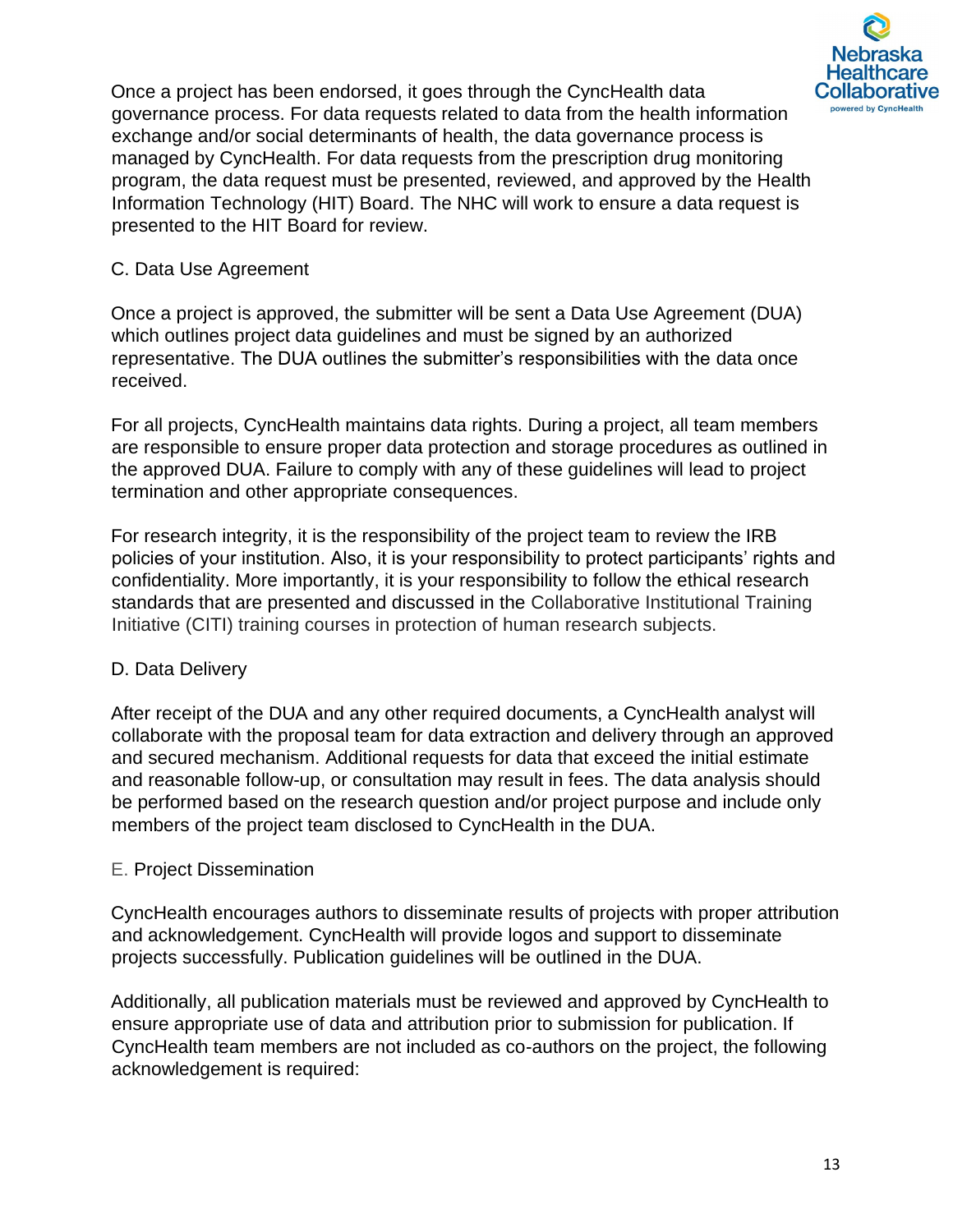

*This project was supported in a partnership with the CyncHealth. For more information, visit [www.cynchealth.org.](http://www.cynchealth.org/) The views expressed herein are those of the author(s) and do not necessarily reflect the views of collaborating organizations or funders, or of the CyncHealth or any of its organizations.* 

E. Determining Authorship

The following are guidelines for authorship of an approved project. Authorship should be discussed with the entire research team including those involved at CyncHealth. The decision of authorship needs to be reviewed starting at the selection of the topic and throughout the entire project sequence. The authorship hierarchy depends on the level of contribution for the following:

- (a) the conception and design, acquisition of data, or analysis and interpretation of data
- (b) writing and revising the paper
- (c) final approval of the final draft of the paper

Additionally:

- (a) Each author takes personal and public responsibility and credit for the work
- (b) Each author can present, discuss, interpret, and defend the work, analysis, and conclusions

Completing ONLY one of the following DOES NOT justify authorship:

- (a) identifying the title of project
- (b) acquisition of funding
- (c) collection of data
- (d) general supervision of the research group
- (e) providing consultation for statistical analysis or editing
- (f) contributing to/completing isolated portions of the project/paper

Author order should be determined prior to the beginning of a manuscript and discussed collectively among the team. If heavily involved, CyncHealth staff are encouraged to act as co-authors.

Most professions agree that:

- (a) the first author is principal contributor (not necessarily the principal investigator)
- (b) subsequent authors listed in order of decreasing contribution.

Preventing authorship problems:

- (a) identify and assign study tasks that are key for authorship, and those warranting only acknowledgement
- (b) link authorship to quality and completion of work not to an individual's role or title
- (c) renegotiate authorship and author order when new tasks emerge, responsibilities alter, or people enter or leave the collaborative group.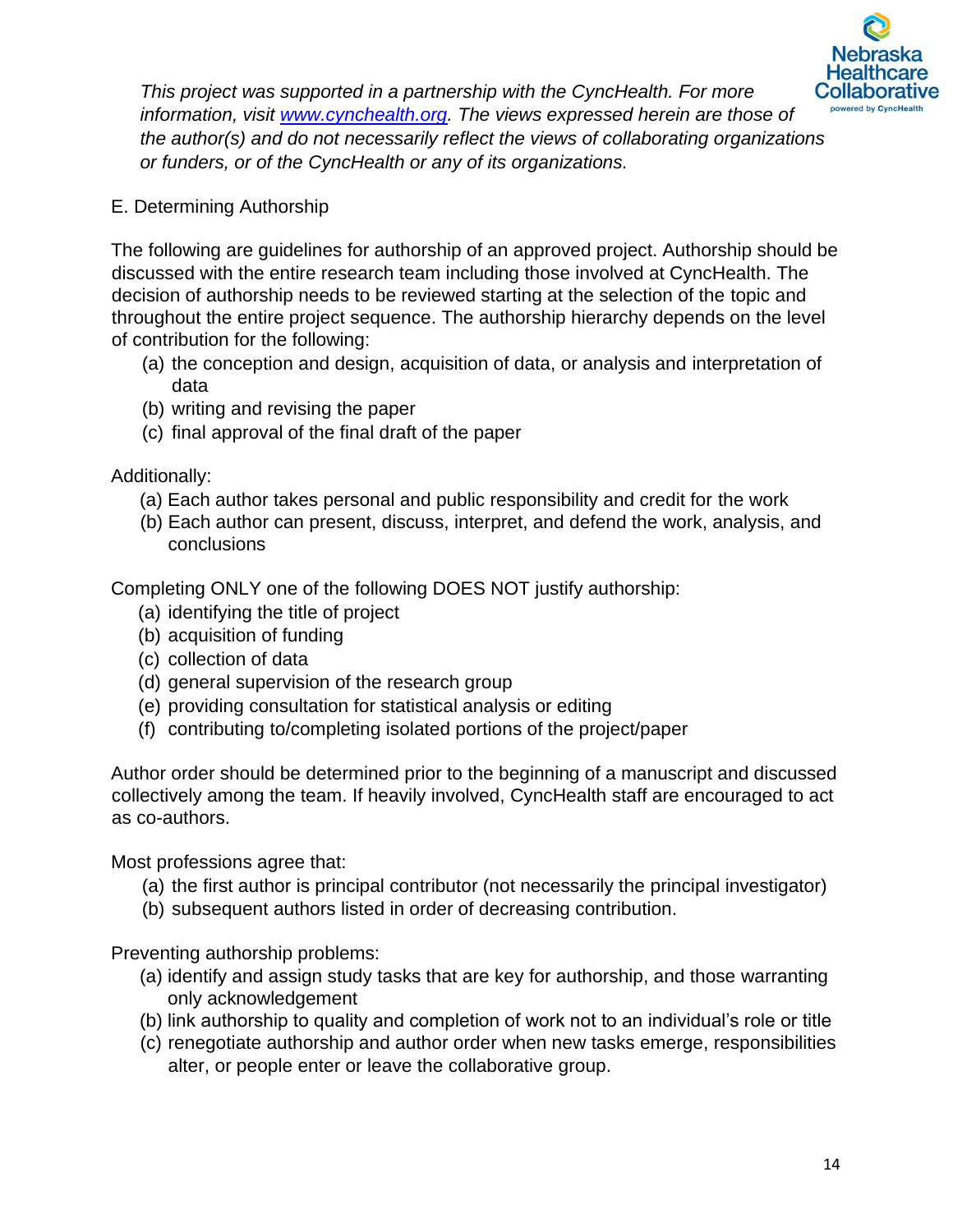

In addition, International Committee of Medical Journal Editors has guidelines that define the role of authors and contributors

[\(http://www.icmje.org/recommendations/browse/roles-andresponsibilities/defining-the](http://www.icmje.org/recommendations/browse/roles-and-responsibilities/defining-the-role-of-authors-and-contributors.html)[role-of-authors-and-contributors.html\).](http://www.icmje.org/recommendations/browse/roles-and-responsibilities/defining-the-role-of-authors-and-contributors.html)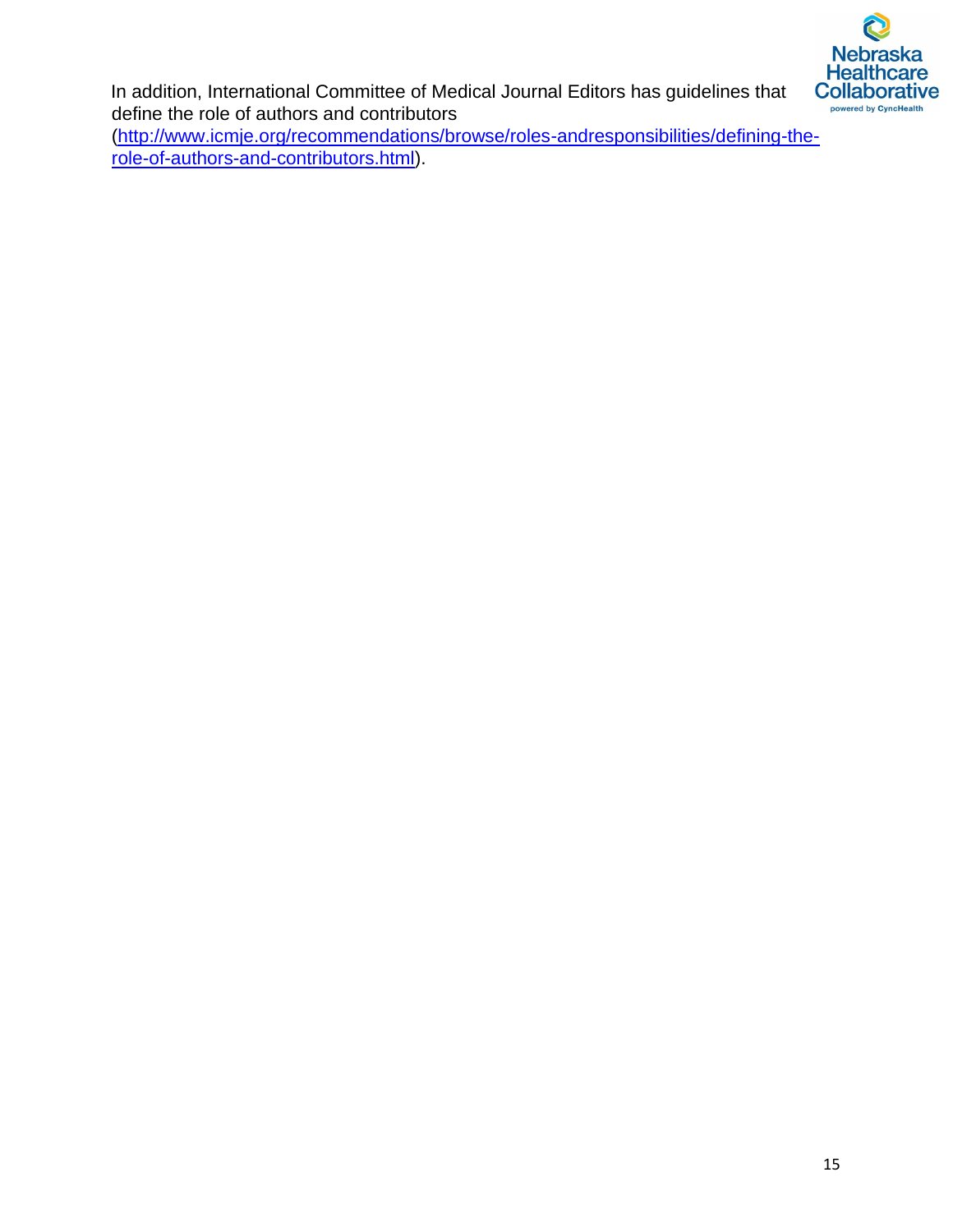# <span id="page-15-0"></span>**Glossary**



**Data governance** - the process of oversight of the use of data focused on privacy and appropriate ethical use of data

**Data science** – "the application of quantitative and qualitative methods to solve relevant problems and predict outcomes" (Waller & Fawcett, 2013)

**Data use agreement (DUA)** - a specific type of agreement that is required under the HIPAA Privacy Rule and must be entered into before any use or disclosure of a Limited Data Set from a health care record to an outside institution or party for one of the three purposes: (1) research, (2) public health, or (3) health care operations purposes.

**De-identified data set** – According to HIPAA, de-identified "information does not identify an individual and with respect to which there is no reasonable basis to believe that the information can be used to identify an individual is not individually identifiable health information" (Health and Human Services, 2012)

**Electronic health record (EHR)** – digitized patient record

**Health information exchange (HIE)** - a source of vital health information often fed from electronic health records (HealthIT.gov, 2019)

**Interoperability** – "ability of different information systems, devices and applications ('systems') to access, exchange, integrate and cooperatively use data in a coordinated manner, within and across organizational, regional and national boundaries, to provide timely and seamless portability of information and optimize the health of individuals and populations globally" (HIMSS, 2020)

**Limited data set** – A data set that is stripped of certain direct identifiers specified in the HIPAA Privacy Rule. A Limited Data Set may be disclosed to an outside party without a patient's authorization only if the purpose of the disclosure is for research, public health, or health care operations purposes and the person or entity receiving the information signs a data use agreement (DUA) with the covered entity or its business associate. A Limited Data Set is still Protected Health Information (PHI) under HIPAA. It is not De-Identified Data, as that term is defined under HIPAA, and thus, must be safeguarded and protected as required under the Privacy Rule.

**Population health** – the health outcomes of a group of individuals, including the distribution of such outcomes within the group (Kindig & Stoddard, 2003)

**Prescription drug monitoring program (PDMP)** - electronic database that tracks prescriptions (CDC, 2017)

**Program evaluation** - a process to demonstrate the outcomes and effectiveness of a program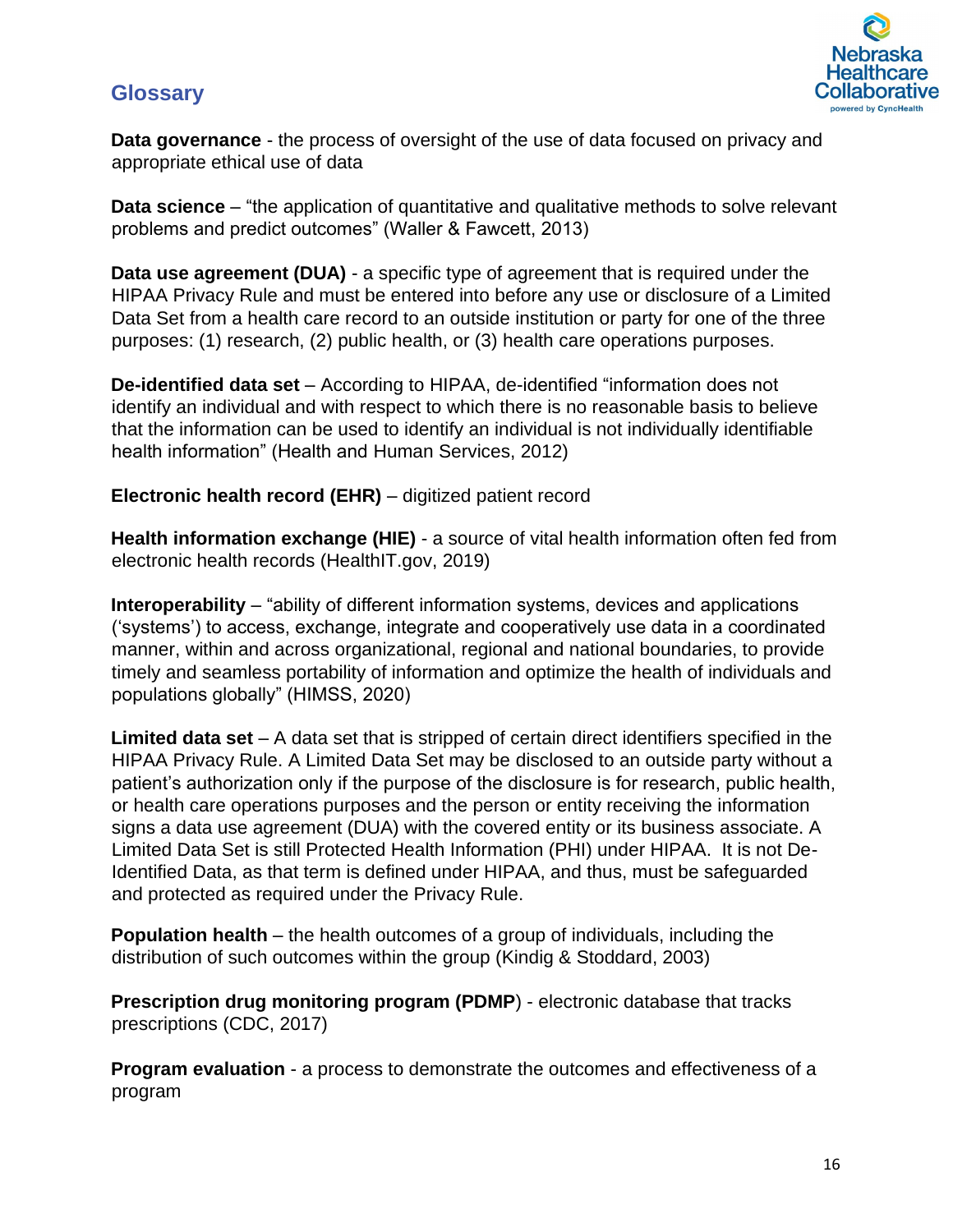

## **Protected health information (PHI)** – any identifiable health information

**Quality improvement (QI)** – a project that focuses on an organization's current performance in a specific area using an attribution or eligibility profile and intended to lead to improved health care delivery or positive impact on the health of patients or populations in that organization

**Research** - seeks to answer a defined question with rigor and methods established through best practices in scientific inquiry

**Social determinants of health (SDOH)** - Social determinants of health include factors like socioeconomic status, education, neighborhood and physical environment, employment, and social support networks, as well as access to health care. Addressing social determinants of health is important for improving health and reducing longstanding disparities in health and health care. (Reference: Artiga, S. & Hinton, E. (2018). "Beyond health care: The role of social determinants in promoting health and health equity." Issue Brief. Retrieved from: [https://www.kff.org/racial-equity-and](https://www.kff.org/racial-equity-and-health-policy/issue-brief/beyond-health-care-the-role-of-social-determinants-in-promoting-health-and-health-equity/)[healthpolicy/issue-brief/beyond-health-care-the-role-of-social-determinants-inpromoting](https://www.kff.org/racial-equity-and-health-policy/issue-brief/beyond-health-care-the-role-of-social-determinants-in-promoting-health-and-health-equity/)[health-and-health-equity/](https://www.kff.org/racial-equity-and-health-policy/issue-brief/beyond-health-care-the-role-of-social-determinants-in-promoting-health-and-health-equity/) )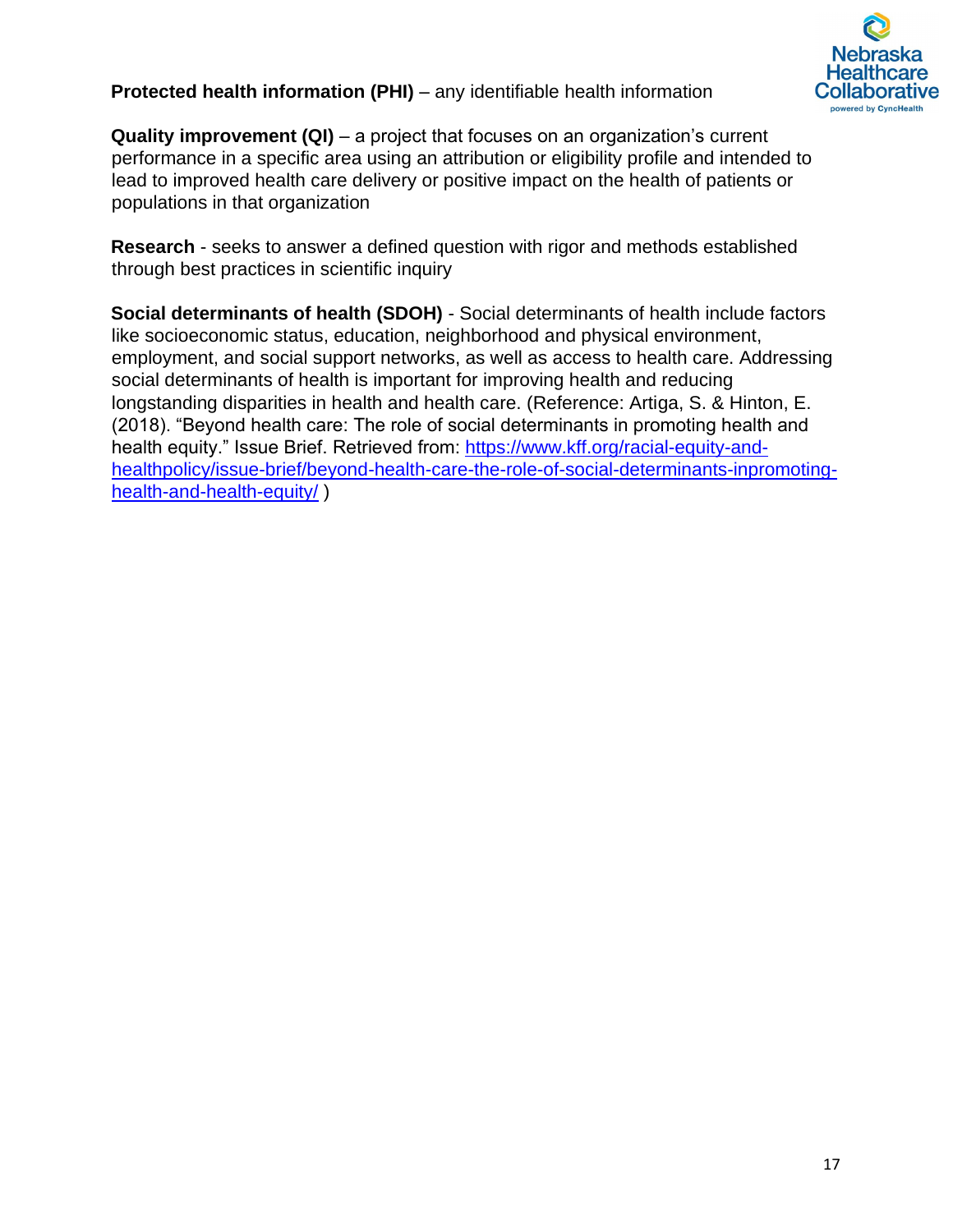

# <span id="page-17-0"></span>**Section VII: Appendices**

# **APPENDIX A**

If necessary for the institutional review board (IRB), here is a template Letter of Agreement to partner with CyncHealth.

Letter of Agreement

DATE

\_\_\_\_\_\_\_\_\_\_\_\_\_\_

Dear Members of the IRB:

We are familiar with [NAME OF PI]'s research project entitled [XXXXX]. I understand [Agency or Organization's name]'s involvement to be [specific and detailed description of the ROLE OF THE AGENCY or ORGANIZATION]. (List all data collection activities and groups.)

We understand that this research will be carried out following sound ethical principles and analytical strategies, that participant involvement in this research study is strictly voluntary, and that confidentiality of participants' research data is ensured, as described in the protocol.

Therefore, as a representative of [Agency or Organization], I agree that [NAME OF PI]'s research project may be conducted in partnership with our agency/organization.

Sincerely,

**Signature** 

\_\_\_\_\_\_\_\_\_\_\_\_\_\_\_\_\_\_\_\_\_\_\_\_\_\_\_\_\_\_\_

\_\_\_\_\_\_\_\_\_\_\_\_\_\_\_\_\_\_\_\_\_\_\_\_\_\_\_\_\_\_\_

Typed Name **Title**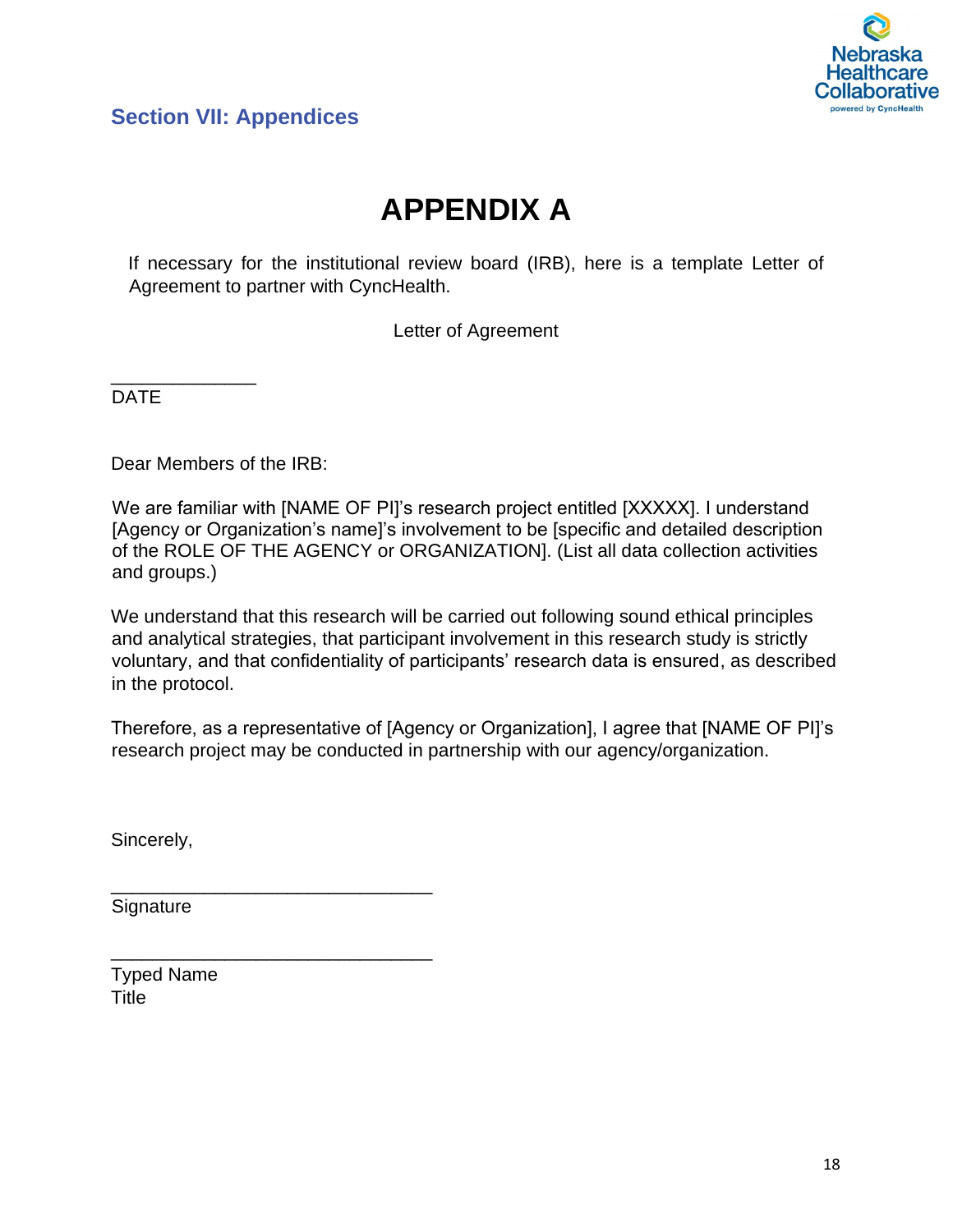# **APPENDIX B**

## **Collaborative Project Request Form**

The form is digitally linked on the [NHC website.](https://cynchealth.org/about/nebraska-healthcare-collaborative/project-proposal/) A copy of what the form requests is located here to provide a preview.

| <b>First Name:</b>                                                                                |  |
|---------------------------------------------------------------------------------------------------|--|
| Last Name:                                                                                        |  |
| Credentials:                                                                                      |  |
| Title:                                                                                            |  |
| Email:                                                                                            |  |
| Phone:                                                                                            |  |
| <b>Organization Name:</b>                                                                         |  |
| <b>Organization Address:</b>                                                                      |  |
| Project Title:                                                                                    |  |
| Proposed Project Overview - Brief<br>description of needs for data and intent of<br>the project   |  |
| Match with Mission - Brief description of how<br>the proposed project supports the NHC<br>mission |  |
| Data - Identify if the request is a de-identified<br>or limited data set                          |  |
| Timeline - Timeline for expectation of receipt<br>of data                                         |  |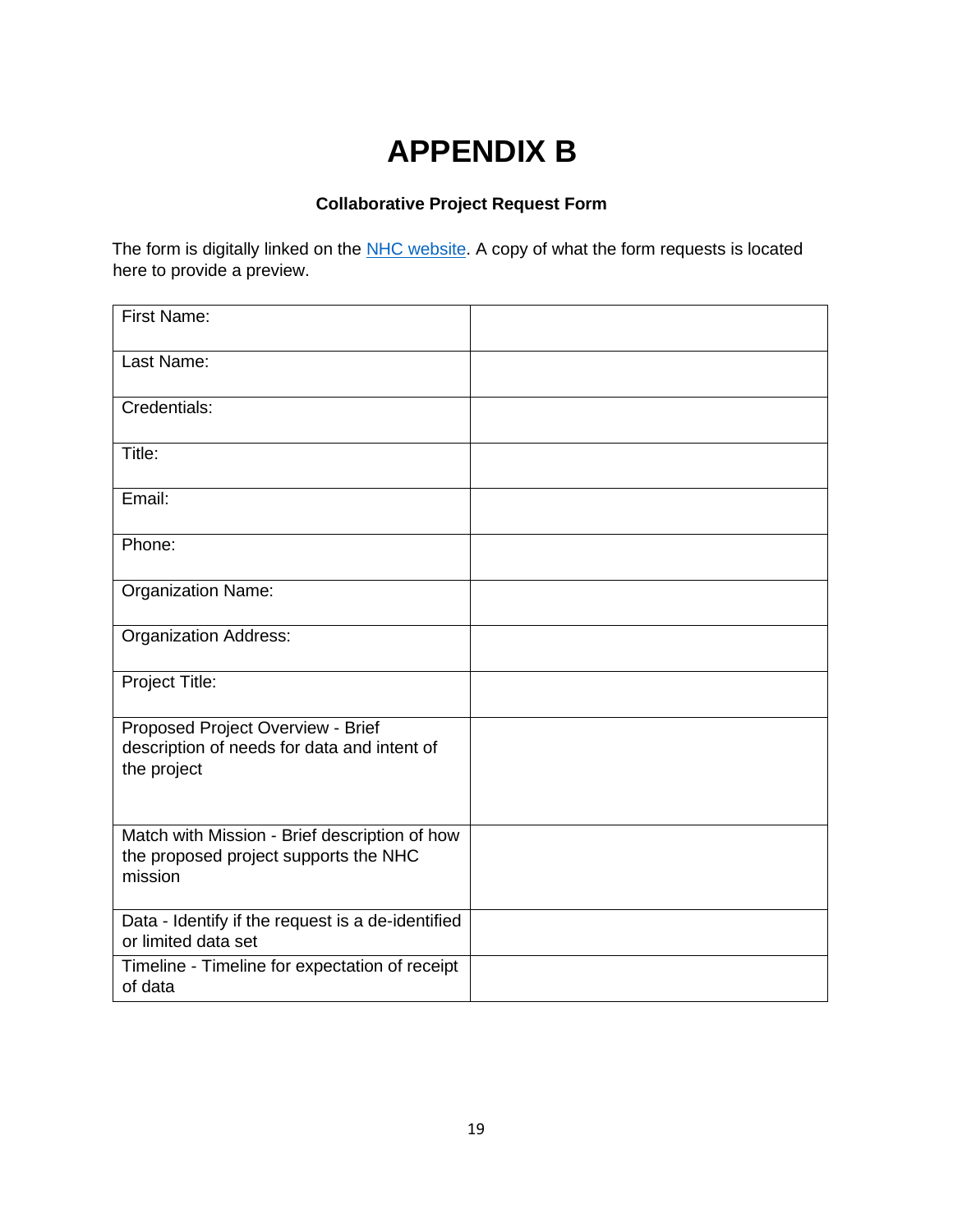# **APPENDIX C**

Data Request Form – Research – Below is the Data Request Form for research projects. After the Collaborative Project Request Form is reviewed and a project is determined as research, a copy of a digital form will be emailed to the submitter.

### **CyncHealth**

Nebraska Collaborative Project Data Request Form – Research Project

Thank you for your interest in submitting a data request to the Nebraska Healthcare Collaborative, powered by CyncHealth. To ensure your data request is reviewed, please fill out this form thoroughly and completely. All fields are required to have a response. Should questions arise during completion of this form, please refer to the website and manual or contact CyncHealth at [collaborative@cynchealth.org.](mailto:collaborative@cynchealth.org) After this form is properly completed and submitted, we will be in touch with the next steps in the process. **Requestor Information**

<span id="page-19-0"></span>

| <b>Request Date:</b>                            |  |
|-------------------------------------------------|--|
| <b>Organization:</b>                            |  |
| Name, Title, and<br><b>Credentials:</b>         |  |
| <b>Contact Information</b><br>(email, phone #): |  |

### **Project Team: List all members of the team who will have access to the data.**

| Team Member Name | <b>Credentials and Titles</b> | <b>Email</b> |
|------------------|-------------------------------|--------------|
|                  |                               |              |
|                  |                               |              |
|                  |                               |              |
|                  |                               |              |
|                  |                               |              |

### <span id="page-19-1"></span>**Project Information**

### 1. Project Title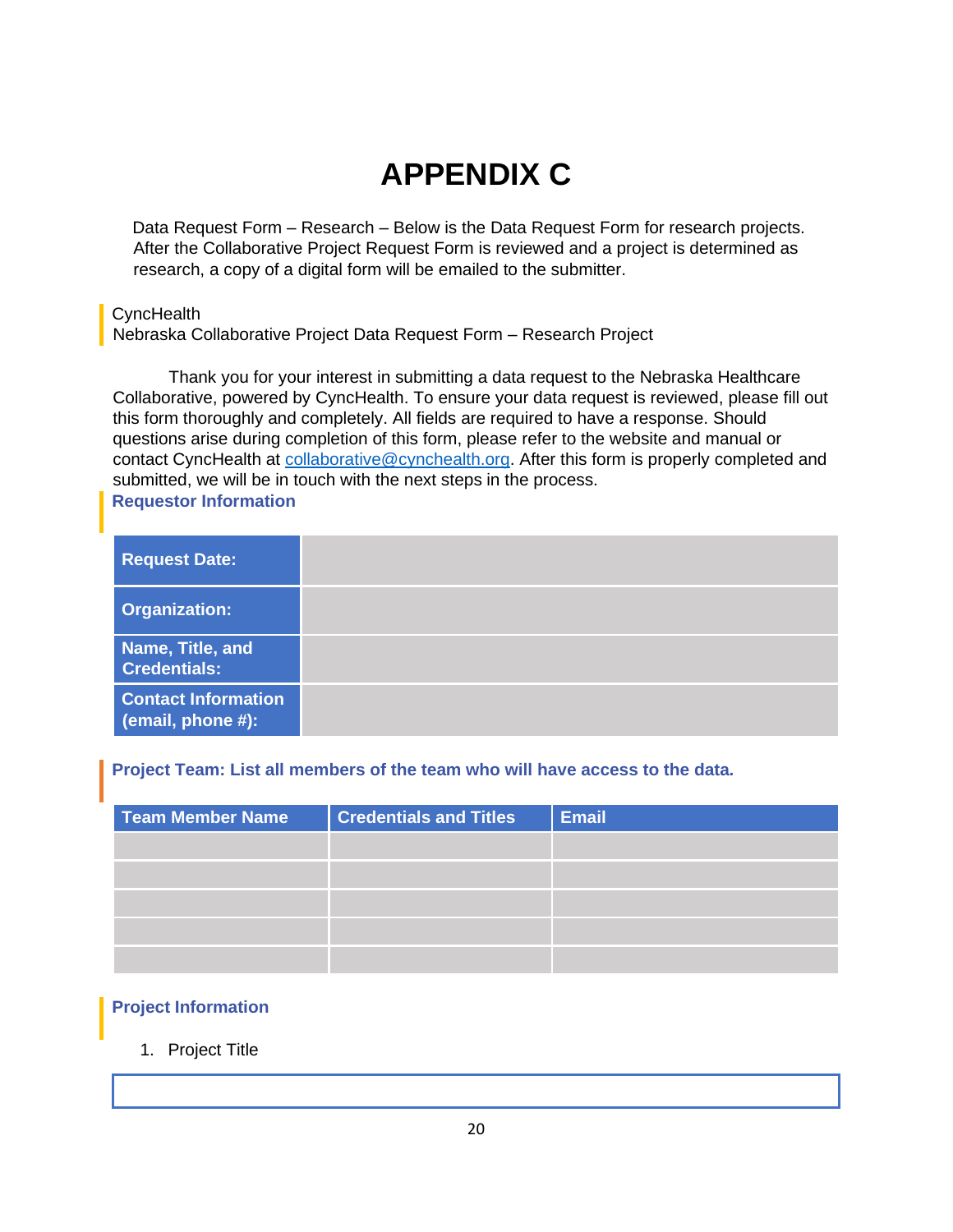#### **Project Overview**

- 2. Provide a detailed overview of the project's intent and desired project outcomes. The overview should be supported with evidence-based literature and provide a clear rationale for why the project is needed. Citations from peer-reviewed literature are expected.
- 3. Identify the proposed hypothesis or research question. If the request is not a research project, put *Not Applicable* and provide a rationale.
- 4. Clearly identify the objectives for the project.
- 5. Describe how the project aligns with the mission of the Nebraska Healthcare Collaborative, powered by CyncHealth.

**Project Approach & Methods**

6. Provide a detailed summary of the project's methodology and analyses.

- 7. Identify the requested sample size along with clear inclusion/exclusion criteria.
- 8. Identify the project timeline and how frequently data will be needed throughout the project. Specifically identify if this is a one-time request or a multiple-time request. If multiple data requests are needed, identify how many and the proposed timeline for these requests.
- 9. Describe any potential risks that may be present for this request and the safeguards that have been implemented to address these risks. Include how the project will follow HIPAA and other regulatory guidelines (i.e., has your institution completed the CMS Security Assessment and Authorization process?).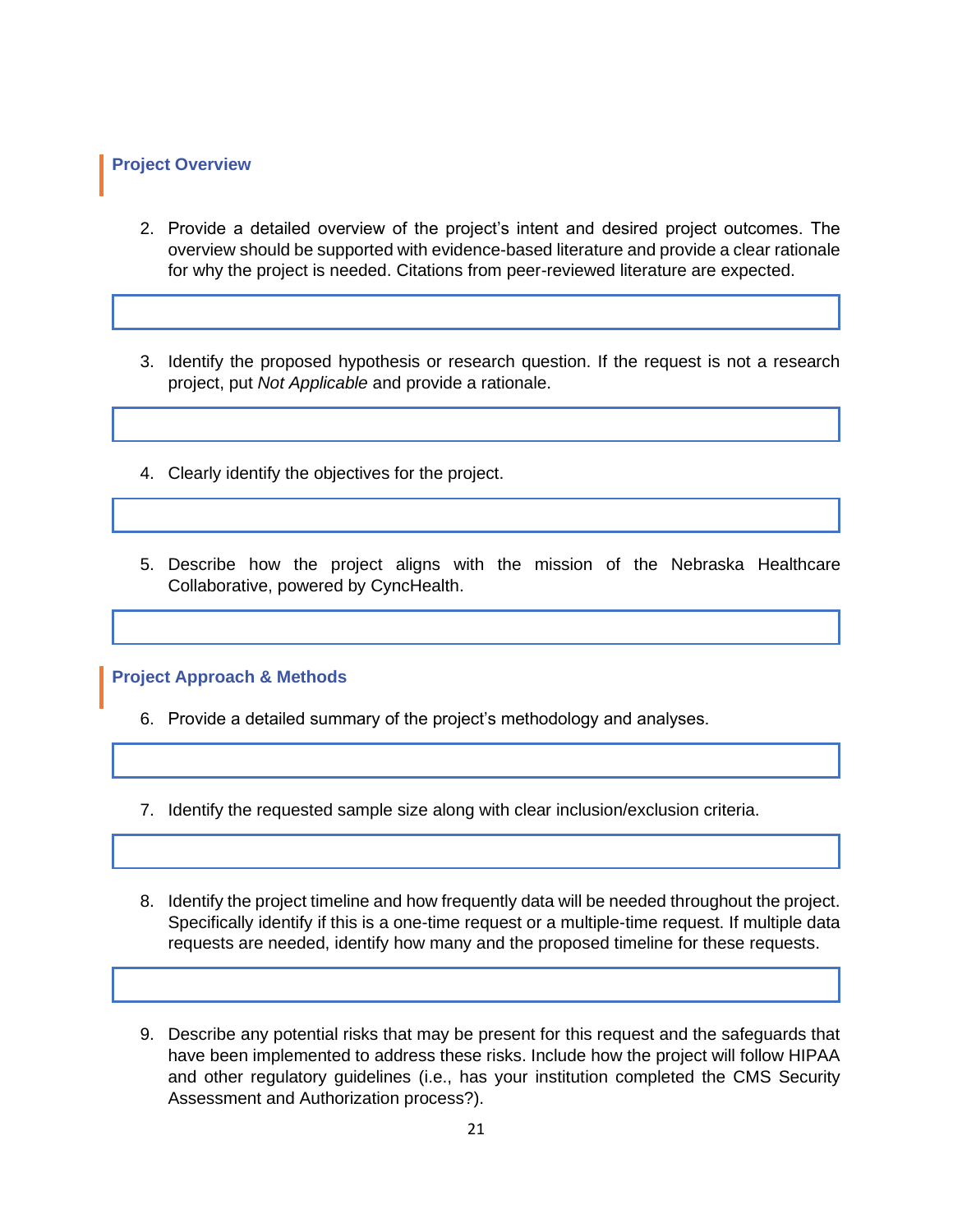10. Do you have approval from an Institutional Review Board (IRB) for this project? If yes, please attach a copy. If no, please provide evidence as to why IRB approval is not necessary.

### **Project Sustainability**

- 11. Describe the funding source(s) for this project (e.g., source, amount, and duration). If you do not have funding, provide this information as well as how much funding you think you will need to complete the project. All projects are scoped for data completeness and cost prior to implementation.
- 12. Explain your dissemination plans as well as how you plan to acknowledge CyncHealth as a project partner (e.g., publications, presentations, and sharing with other organizations).

#### **Data Request**

- 13. In which of the following categories does the request fall under?
	- a. De-identified data set (no identifiers such as age, gender, and race/ethnicity requested)
	- b. Limited data set (some or minimal identifiers requested)
- 14. Identify, in detail, the elements of your data request. If you are not requesting data for a specific category, please write *Not Applicable*.

| <b>Data Sets</b>                                                      |                                            |  |
|-----------------------------------------------------------------------|--------------------------------------------|--|
| <b>Item</b>                                                           | <b>Detailed Description of the Request</b> |  |
| Coding Standard (i.e.,<br>'SNOMED CT' or 'ICD-10-CM'):                |                                            |  |
| Diagnosis Codes (list of<br>SNOMED CT or ICD-10-CM<br>codes):         |                                            |  |
| Encounter Type (i.e.,<br>Inpatient/ER visits/Re-<br>admission, etc.): |                                            |  |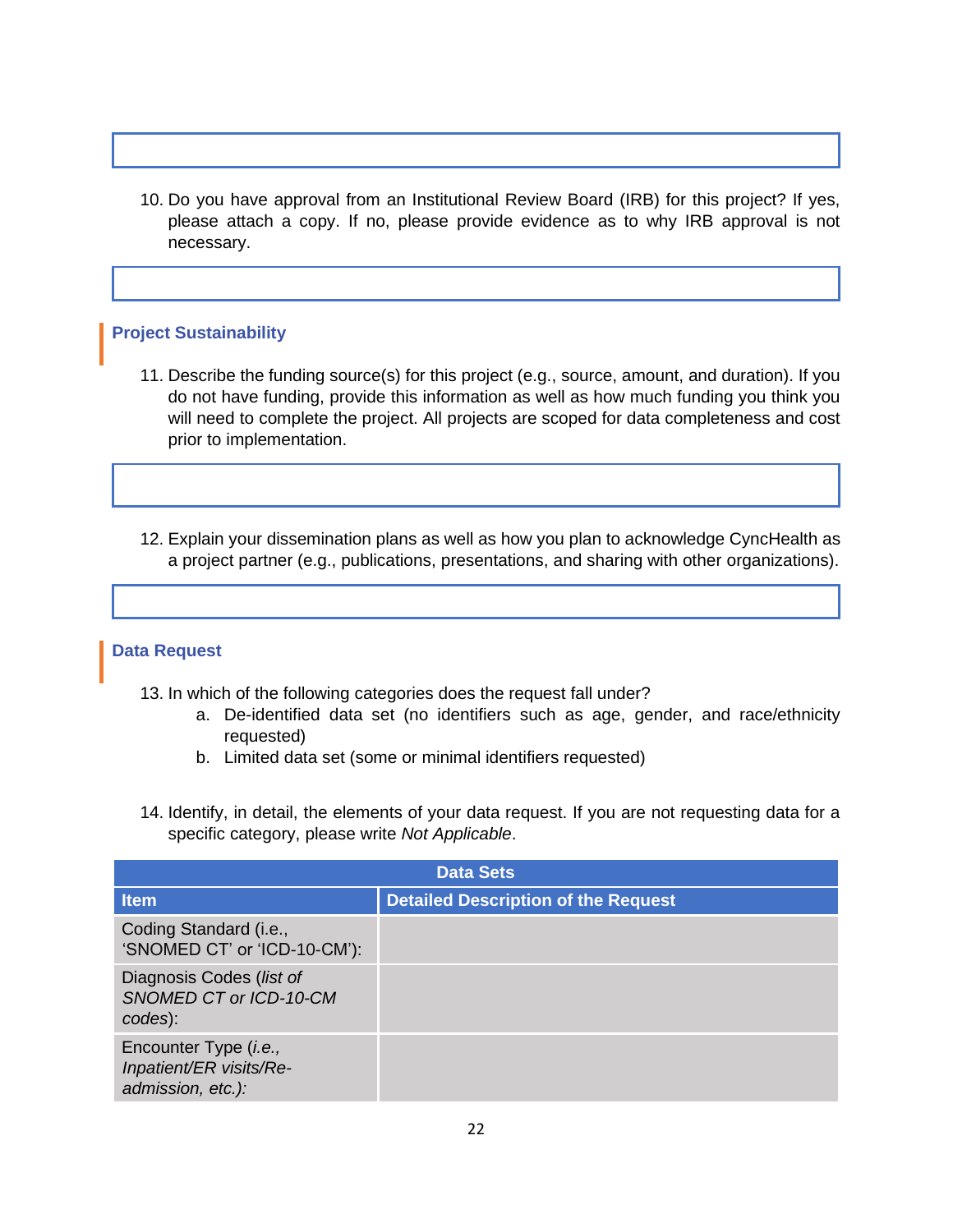| <b>Time Period</b>                                                                                                        |  |
|---------------------------------------------------------------------------------------------------------------------------|--|
| Problems/Co-morbidities (list of<br>SNOMED CT or ICD-10-CM<br>codes):                                                     |  |
| Labs (list of LOINC codes):                                                                                               |  |
| Lab Result Values:                                                                                                        |  |
| Procedures (list of SNOMED CT<br>or CPT or HCPCS or ICD-10-<br>CM codes):                                                 |  |
| Medications (RxNorm):                                                                                                     |  |
| Vitals (Units for Measure for<br>Diastolic Blood Pressure;<br><b>Systolic Blood Pressure; Body</b><br>Height and Weight): |  |
| Immunizations (list of CVX, NDC<br>codes):                                                                                |  |

| <b>Unique Identifier Data Sets</b> |                                            |  |
|------------------------------------|--------------------------------------------|--|
| <b>Item</b>                        | <b>Detailed Description of the Request</b> |  |
| Geographic location:               |                                            |  |
| Age range:                         |                                            |  |
| Gender:                            |                                            |  |
| Race/ethnicity:                    |                                            |  |

- 15. Detail how the project will facilitate better experiences and/or health outcomes for Nebraskans.
- 16. Provide a detailed response on how the project aligns with the business needs of the Nebraska Department of Health and Human Services (DHHS), CyncHealth, or the participating organizations (i.e., for Medicaid data requests, describe direct benefits to the Medicaid program).

### **Technical Feasibility**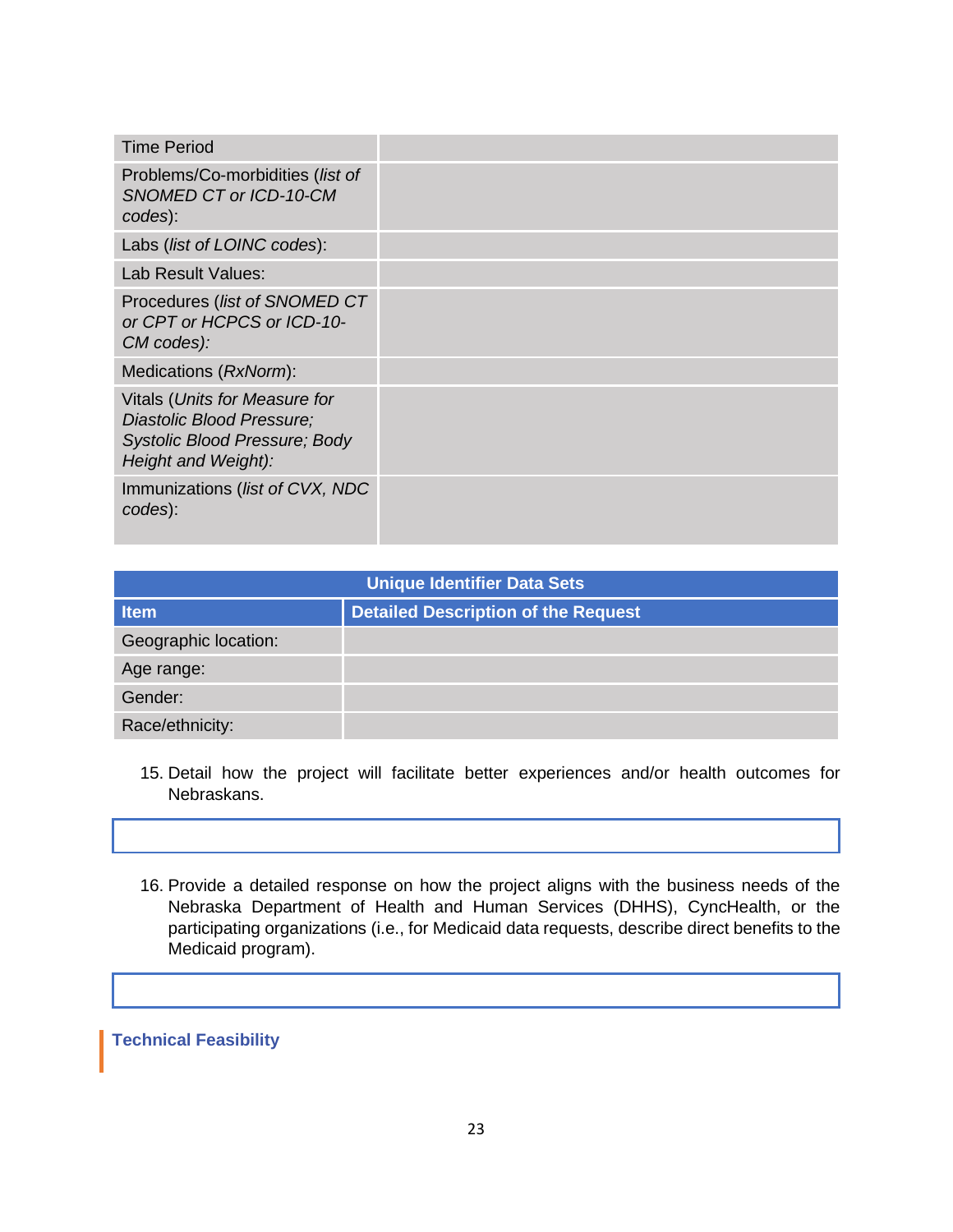- 17. Identify how long the data will be stored and how will it be destroyed after the specified retention period (i.e., will any data be retained for re-use in the future?).
- 18. Describe in detail the proposed data flow required to fulfill the request (i.e., who will receive the data, and how will it be transferred?).
- 19. Identify in detail any technology/software needs for the project (i.e., will any web-based applications or interfaces be used? What type and level of data encryption will be used?).

Thank you for completing this Request Form. All complete requests will be reviewed, and you may be contacted for clarity or questions surrounding your request. In addition, CyncHealth reserves the right to reject requests for any reason. If the request proceeds, it will be scoped for data completeness and cost. After being scoped, this information will be sent back to you to determine if the project is ready to proceed.

Thank you for your patience in this process. A member of the CyncHealth Nebraska Healthcare Collaborative Team will be in touch with more details regarding your request.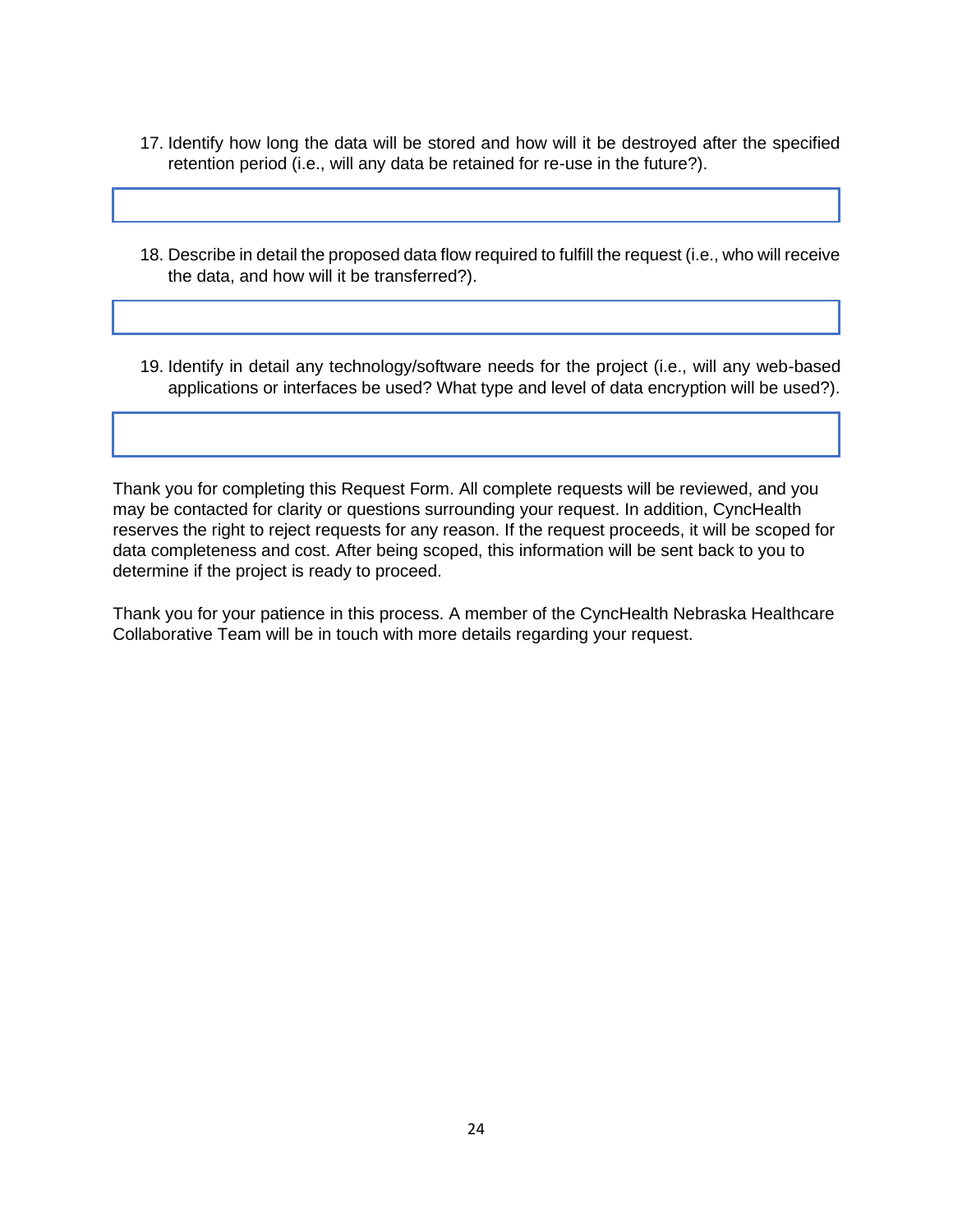# **APPENDIX D**

Data Request Form – Quality Improvement– Below is the Data Request Form for quality improvement projects. After the Collaborative Project Request Form is reviewed and a project is determined as quality improvement, a copy of a digital form will be emailed to the submitter.

### **CyncHealth**

Nebraska Collaborative Project Data Request Form – Quality Improvement Project

Thank you for your interest in submitting a data request to the Nebraska Healthcare Collaborative, powered by CyncHealth. To ensure your data request is reviewed, please fill out this form thoroughly and completely. All fields are required to have a response. Should questions arise during completion of this form, please refer to the website and manual or contact CyncHealth at [collaborative@cynchealth.org.](mailto:collaborative@cynchealth.org) After this form is properly completed and submitted, we will be in touch with the next steps in the process. **Requestor Information**

<span id="page-24-0"></span>

| <b>Request Date:</b>                            |  |
|-------------------------------------------------|--|
| <b>Organization:</b>                            |  |
| Name, Title, and<br><b>Credentials:</b>         |  |
| <b>Contact Information</b><br>(email, phone #): |  |

### **Project Team: List all members of the team who will have access to the data.**

| <b>Team Member Name</b> | <b>Credentials and Titles</b> | <b>Email</b> |
|-------------------------|-------------------------------|--------------|
|                         |                               |              |
|                         |                               |              |
|                         |                               |              |
|                         |                               |              |
|                         |                               |              |

### <span id="page-24-1"></span>**Project Information**

### 1. Project Title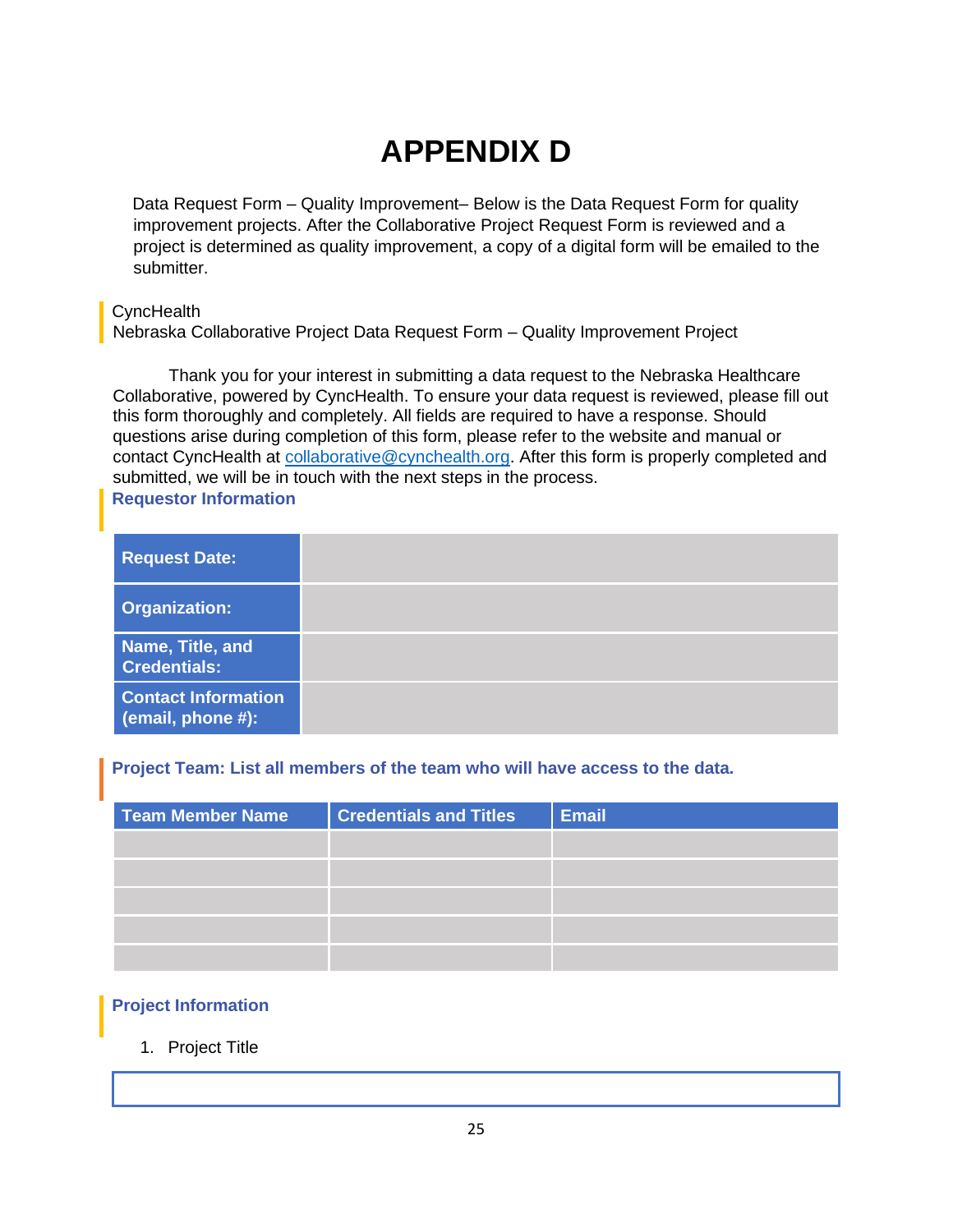#### **Project Overview**

- 2. Provide a detailed overview of the project's intent and desired project outcomes. The overview should be supported with evidence-based literature and provide a clear rationale for why the project is needed. Citations from peer-reviewed literature are expected.
- 3. For the quality improvement project, identify the problem statement which has led you to want to understand this problem. Consider: Why are you doing this project? What is the problem you are addressing? Who is affected? When is it a problem? Why does it matter? How does it affect the patient?
- 4. Clearly identify the objectives for the project.
- 5. Describe how the project aligns with the mission of the Nebraska Healthcare Collaborative, powered by CyncHealth.

#### **Project Aims**

- 6. Provide a detailed summary of what you hope to accomplish with the project and how the data will support this effort.
- 7. Identify the project timeline and how frequently data will be needed throughout the project. Specifically identify if this is a one-time request or a multiple-time request. If multiple data requests are needed, identify how many and the proposed timeline for these requests.
- 8. Describe any potential risks that may be present for this request and the safeguards that have been implemented to address these risks. Include how the project will follow HIPAA and other regulatory guidelines (i.e., has your institution completed the CMS Security Assessment and Authorization process?).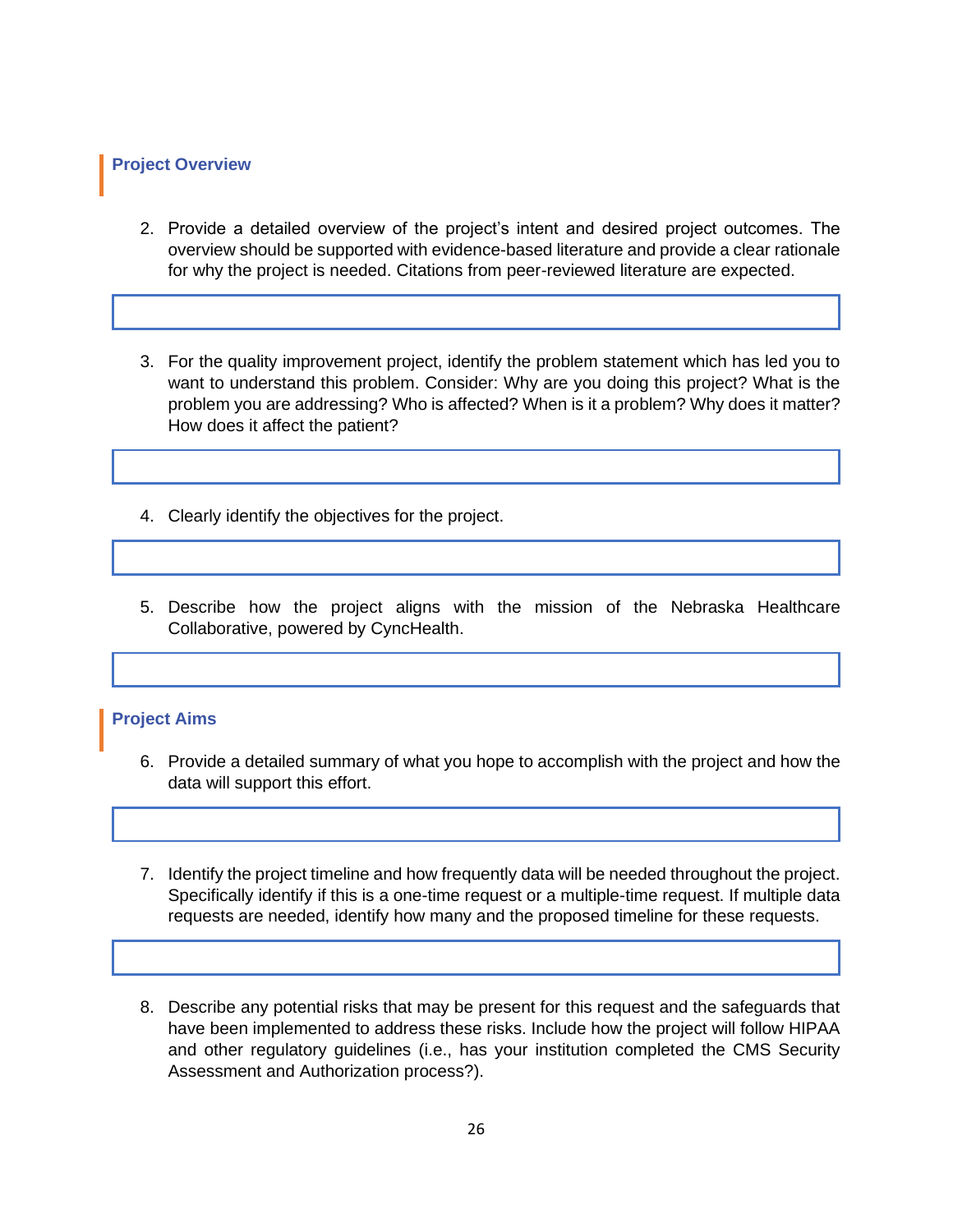### **Project Sustainability**

- 9. Describe the funding source(s) for this project (e.g., source, amount, and duration). If you do not have funding, provide this information as well as how much funding you think you will need to complete the project. All projects are scoped for data completeness and cost prior to implementation.
- 10. Explain your dissemination plans as well as how you plan to acknowledge CyncHealth as a project partner (e.g., publications, presentations, and sharing with other organizations).

#### **Data Request**

11. In which of the following categories does the request fall under?

- a. De-identified data set (no identifiers such as age, gender, and race/ethnicity requested)
- b. Limited data set (some or minimal identifiers requested)
- 12. Identify, in detail, the elements of your data request. If you are not requesting data for a specific category, please write *Not Applicable*.

| <b>Data Sets</b>                                                           |                                            |  |
|----------------------------------------------------------------------------|--------------------------------------------|--|
| <b>Item</b>                                                                | <b>Detailed Description of the Request</b> |  |
| Diagnoses - if you know,<br>include diagnosis codes (ICD-<br>10-CM codes): |                                            |  |
| Encounter Type (i.e.,<br>Inpatient/ER visits/Re-<br>admission, etc.):      |                                            |  |
| Problems/Co-morbidities:                                                   |                                            |  |
| Lab Results:                                                               |                                            |  |
| Procedures:                                                                |                                            |  |
| Medications:                                                               |                                            |  |
| Vitals (Units for Measure for<br>Diastolic Blood Pressure;                 |                                            |  |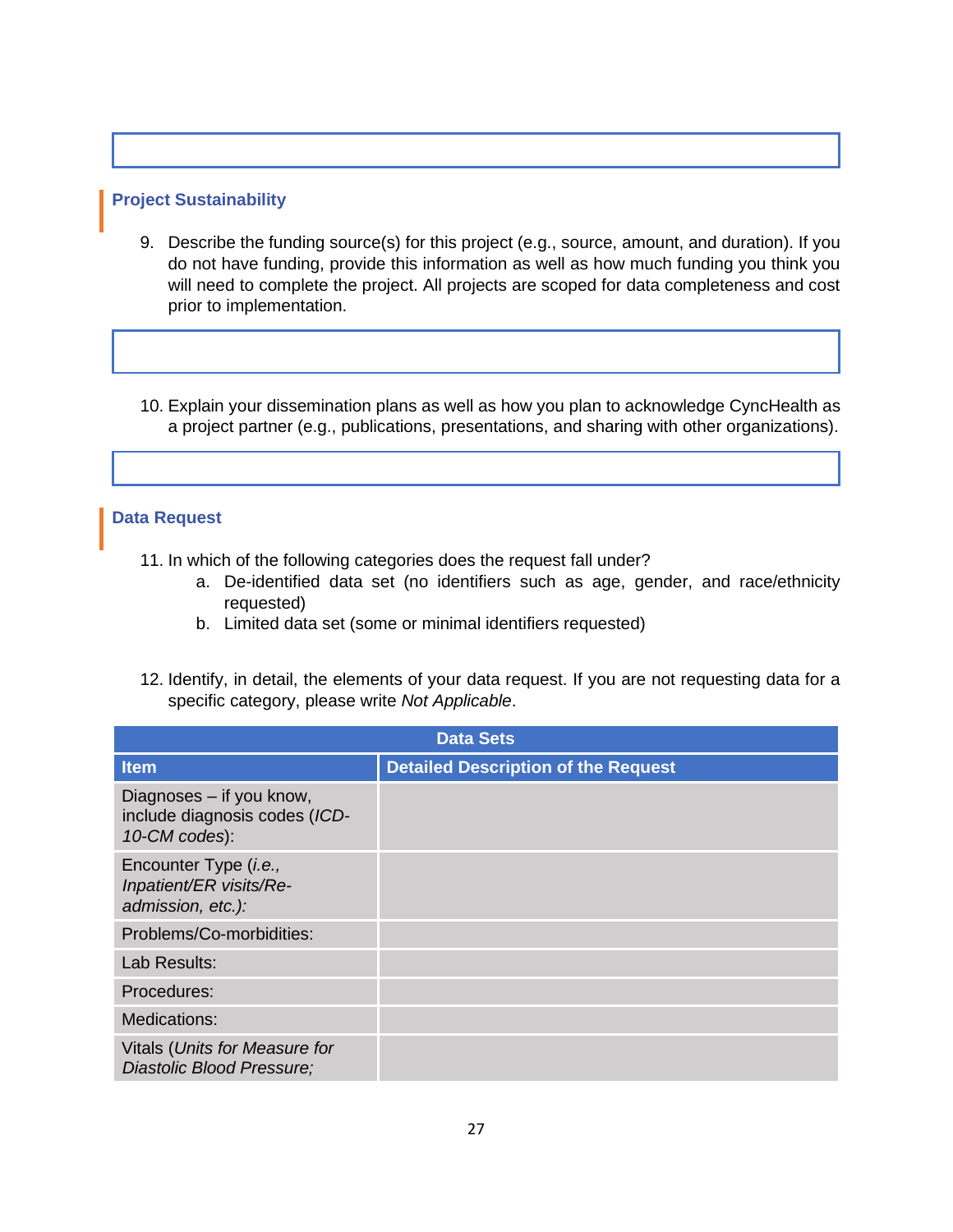| <b>Systolic Blood Pressure; Body</b><br>Height and Weight): |  |
|-------------------------------------------------------------|--|
| Immunizations ( <i>list of CVX, NDC</i><br>codes):          |  |

| <b>Unique Identifier Data Sets</b> |                                            |  |
|------------------------------------|--------------------------------------------|--|
| <b>Item</b>                        | <b>Detailed Description of the Request</b> |  |
| Geographic location:               |                                            |  |
| Age range:                         |                                            |  |
| Gender:                            |                                            |  |
| Race/ethnicity:                    |                                            |  |

- 13. Detail how the project will facilitate better experiences and/or health outcomes for Nebraskans.
- 14. Provide a detailed response on how the project aligns with the business needs of the Nebraska Department of Health and Human Services (DHHS), CyncHealth, or the participating organizations (i.e., for Medicaid data requests, describe direct benefits to the Medicaid program).

#### **Technical Feasibility**

- 15. Identify how long the data will be stored and how will it be destroyed after the specified retention period (i.e., will any data be retained for re-use in the future?).
- 16. Describe in detail the proposed data flow required to fulfill the request (i.e., who will receive the data, and how will it be transferred?).
- 17. Identify in detail any technology/software needs for the project (i.e., will any web-based applications or interfaces be used? What type and level of data encryption will be used?).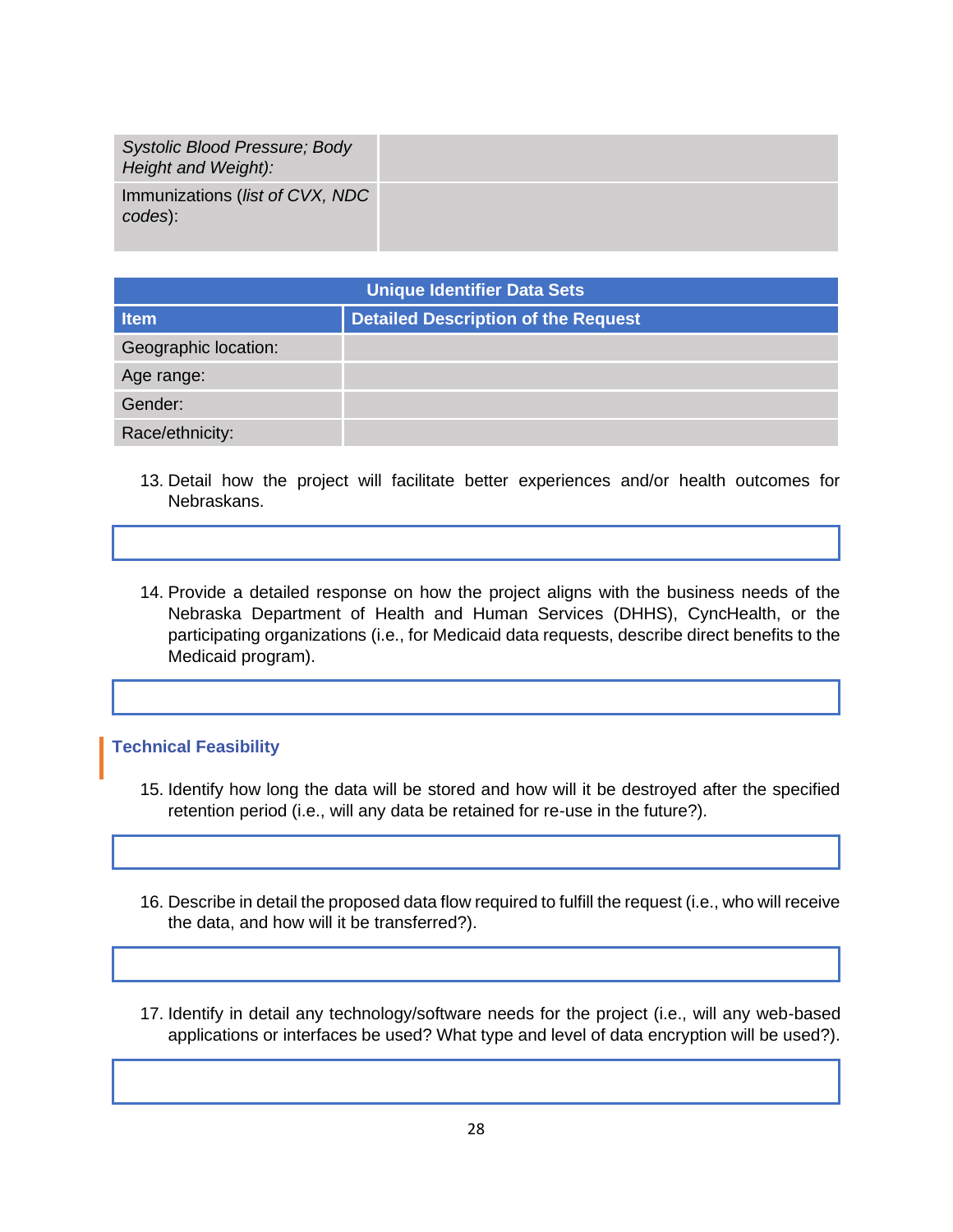Thank you for completing this Request Form. All complete requests will be reviewed, and you may be contacted for clarity or questions surrounding your request. In addition, CyncHealth reserves the right to reject requests for any reason. If the request proceeds, it will be scoped for data completeness and cost. After being scoped, this information will be sent back to you to determine if the project is ready to proceed.

Thank you for your patience in this process. A member of the CyncHealth Nebraska Healthcare Collaborative Team will be in touch with more details regarding your request.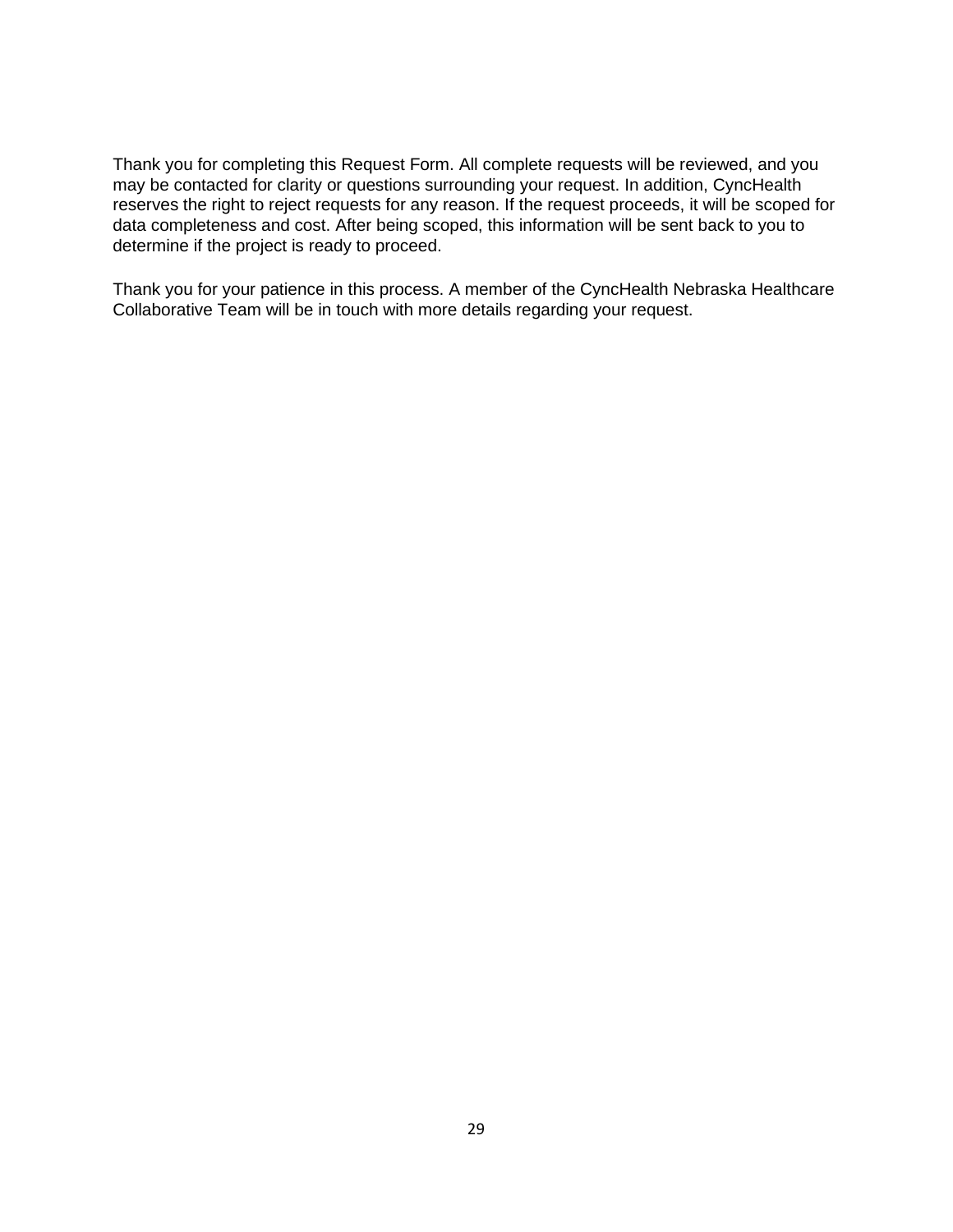# **APPENDIX E**

Data Request Form – Program Evaluation – Below is the Data Request Form for program evaluation projects. After the Collaborative Project Request Form is reviewed and a project is determined as program evaluation, a copy of a digital form will be emailed to the submitter.

### **CyncHealth**

Nebraska Collaborative Project Data Request Form – Program Evaluation Project

Thank you for your interest in submitting a data request to the Nebraska Healthcare Collaborative, powered by CyncHealth. To ensure your data request is reviewed, please fill out this form thoroughly and completely. All fields are required to have a response. Should questions arise during completion of this form, please refer to the website and manual or contact CyncHealth at [collaborative@cynchealth.org.](mailto:collaborative@cynchealth.org) After this form is properly completed and submitted, we will be in touch with the next steps in the process. **Requestor Information**

<span id="page-29-0"></span>

| <b>Request Date:</b>                            |  |
|-------------------------------------------------|--|
| <b>Organization:</b>                            |  |
| Name, Title, and<br><b>Credentials:</b>         |  |
| <b>Contact Information</b><br>(email, phone #): |  |

### **Project Team: List all members of the team who will have access to the data.**

| <b>Team Member Name</b> | <b>Credentials and Titles</b> | <b>Email</b> |
|-------------------------|-------------------------------|--------------|
|                         |                               |              |
|                         |                               |              |
|                         |                               |              |
|                         |                               |              |
|                         |                               |              |

### <span id="page-29-1"></span>**Project Information**

### 1. Project Title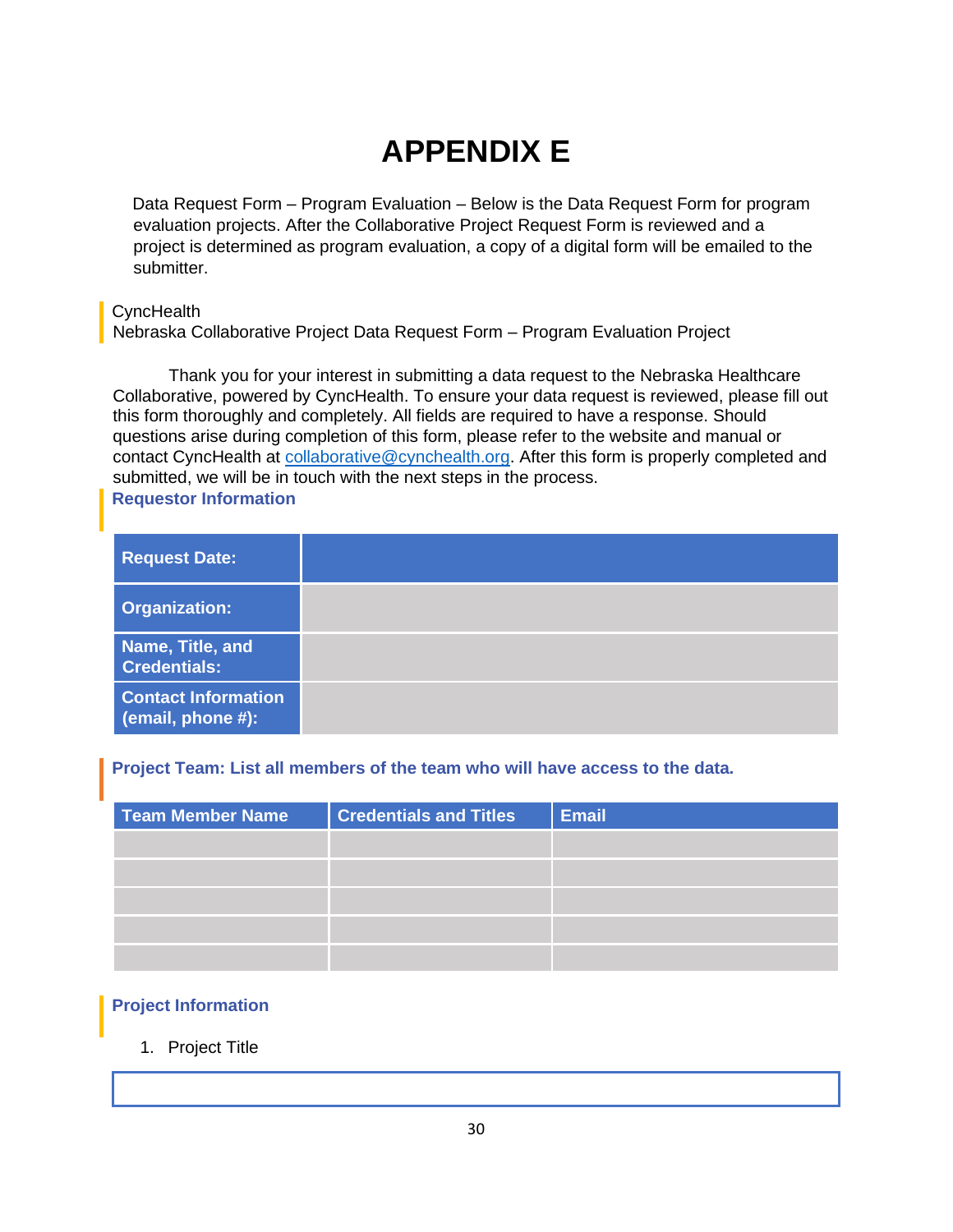### **Project Overview**

- 2. Provide a detailed overview of the project's intent and desired project outcomes. The overview should be supported with evidence-based literature and provide a clear rationale for why the project is needed. Citations from peer-reviewed literature are expected.
- 3. For the program evaluation project, identify the aspect of the program you want to evaluate. Consider which aspect(s) of your program you are evaluating: Is it program outcome? Is it program process? How will this data support you to demonstrate the impact of your program?
- 4. Clearly identify the objectives for the project.
- 5. Describe how the project aligns with the mission of the Nebraska Healthcare Collaborative, powered by CyncHealth.

#### **Project Aims**

- 6. Provide a detailed summary of what you hope to accomplish with the project and how the data will support this effort.
- 7. Identify the project timeline and how frequently data will be needed throughout the project. Specifically identify if this is a one-time request or a multiple-time request. If multiple data requests are needed, identify how many and the proposed timeline for these requests.
- 8. Describe any potential risks that may be present for this request and the safeguards that have been implemented to address these risks. Include how the project will follow HIPAA and other regulatory guidelines (i.e., has your institution completed the CMS Security Assessment and Authorization process?).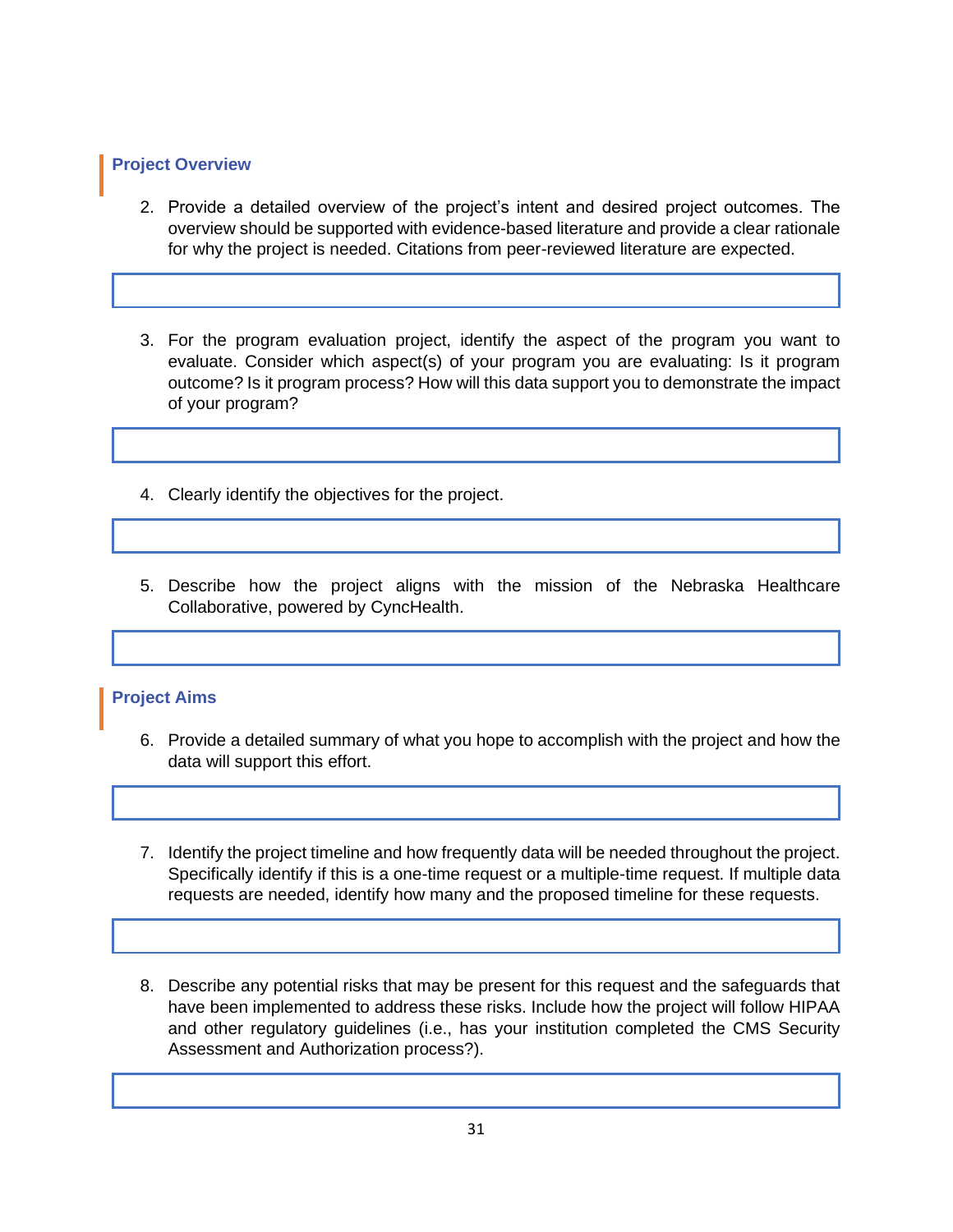### **Project Sustainability**

- 9. Describe the funding source(s) for this project (e.g., source, amount, and duration). If you do not have funding, provide this information as well as how much funding you think you will need to complete the project. All projects are scoped for data completeness and cost prior to implementation.
- 10. Explain your dissemination plans as well as how you plan to acknowledge CyncHealth as a project partner (e.g., publications, presentations, and sharing with other organizations).

#### **Data Request**

- 11. In which of the following categories does the request fall under?
	- a. De-identified data set (no identifiers such as age, gender, and race/ethnicity requested)
	- b. Limited data set (some or minimal identifiers requested)
- 12. Identify, in detail, the elements of your data request. If you are not requesting data for a specific category, please write *Not Applicable*.

| <b>Item</b>                                                                                                               | <b>Detailed Description of the Request</b> |  |
|---------------------------------------------------------------------------------------------------------------------------|--------------------------------------------|--|
| Diagnoses - if you know,<br>include diagnosis codes (ICD-<br>10-CM codes):                                                |                                            |  |
| Encounter Type ( <i>i.e.</i> ,<br>Inpatient/ER visits/Re-<br>admission, etc.):                                            |                                            |  |
| Problems/Co-morbidities:                                                                                                  |                                            |  |
| Lab Results:                                                                                                              |                                            |  |
| Procedures:                                                                                                               |                                            |  |
| Medications:                                                                                                              |                                            |  |
| Vitals (Units for Measure for<br>Diastolic Blood Pressure;<br><b>Systolic Blood Pressure; Body</b><br>Height and Weight): |                                            |  |

# **Data Sets**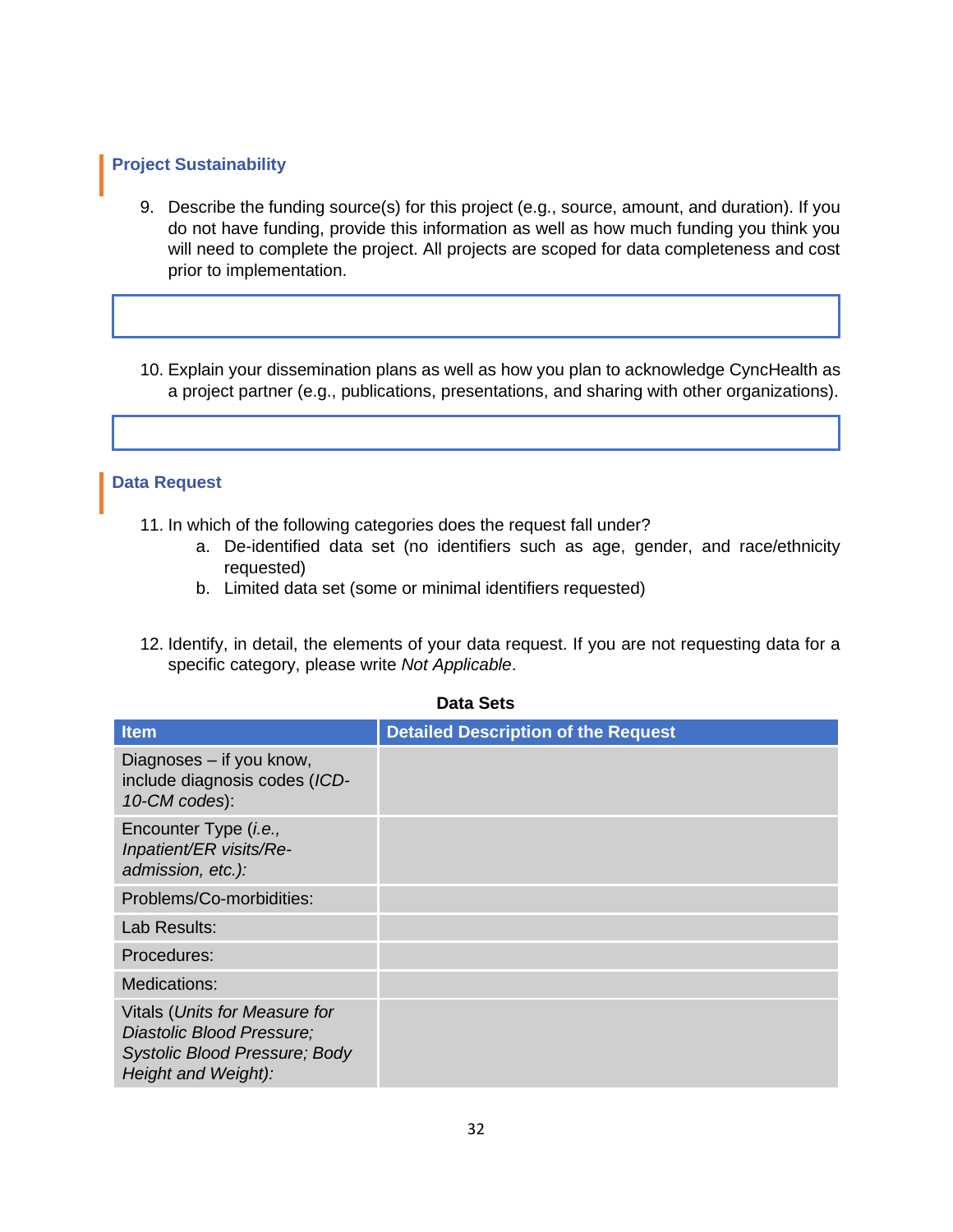Immunizations (*list of CVX, NDC codes*):

| <b>Unique Identifier Data Sets</b> |                                            |  |
|------------------------------------|--------------------------------------------|--|
| <b>Item</b>                        | <b>Detailed Description of the Request</b> |  |
| Geographic location:               |                                            |  |
| Age range:                         |                                            |  |
| Gender:                            |                                            |  |
| Race/ethnicity:                    |                                            |  |

- 13. Detail how the project will facilitate better experiences and/or health outcomes for Nebraskans.
- 14. Provide a detailed response on how the project aligns with the business needs of the Nebraska Department of Health and Human Services (DHHS), CyncHealth, or the participating organizations (i.e., for Medicaid data requests, describe direct benefits to the Medicaid program).

#### **Technical Feasibility**

- 15. Identify how long the data will be stored and how will it be destroyed after the specified retention period (i.e., will any data be retained for re-use in the future?).
- 16. Describe in detail the proposed data flow required to fulfill the request (i.e., who will receive the data, and how will it be transferred?).
- 17. Identify in detail any technology/software needs for the project (i.e., will any web-based applications or interfaces be used? What type and level of data encryption will be used?).

Thank you for completing this Request Form. All complete requests will be reviewed, and you may be contacted for clarity or questions surrounding your request. In addition, CyncHealth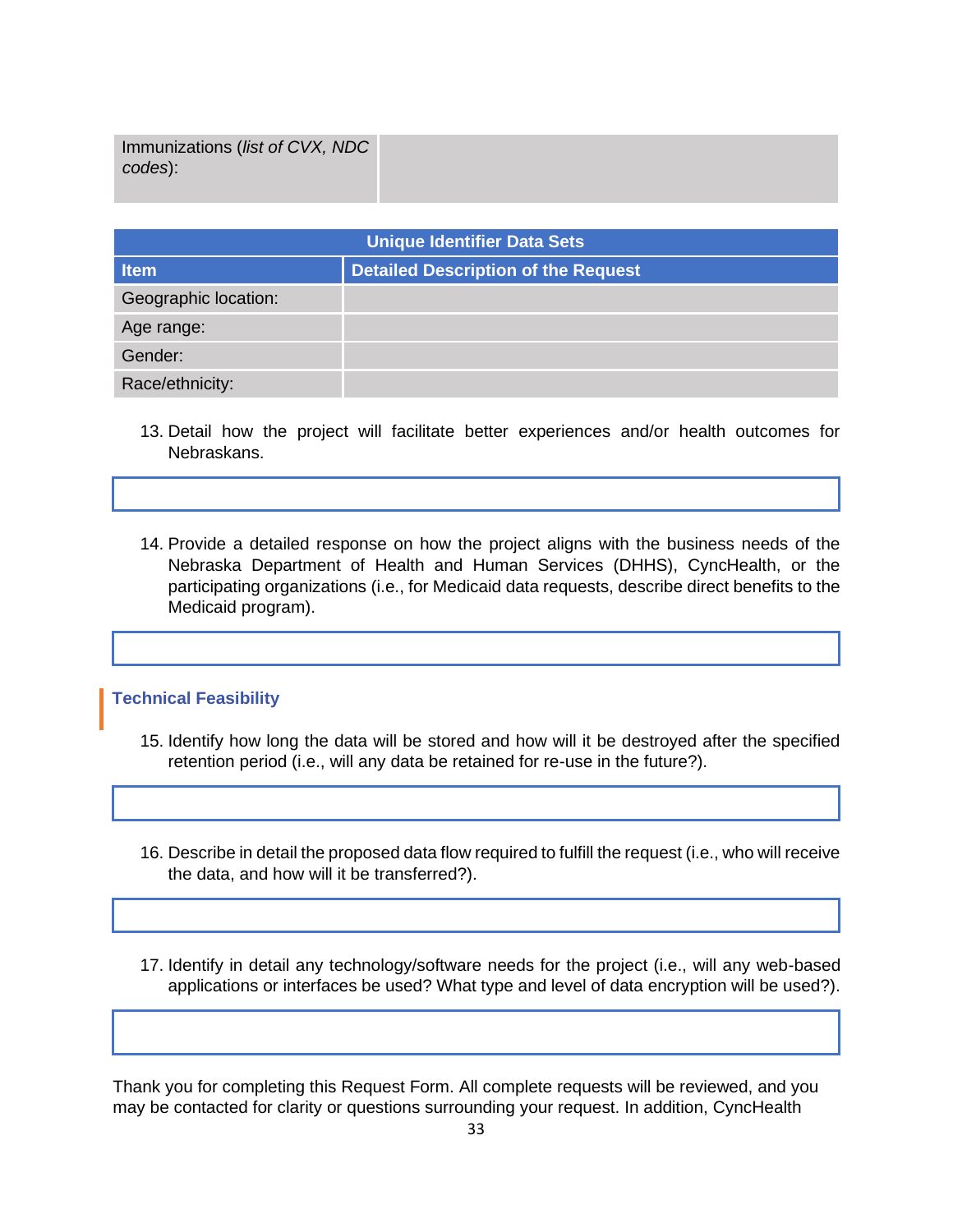reserves the right to reject requests for any reason. If the request proceeds, it will be scoped for data completeness and cost. After being scoped, this information will be sent back to you to determine if the project is ready to proceed.

Thank you for your patience in this process. A member of the CyncHealth Nebraska Healthcare Collaborative Team will be in touch with more details regarding your request.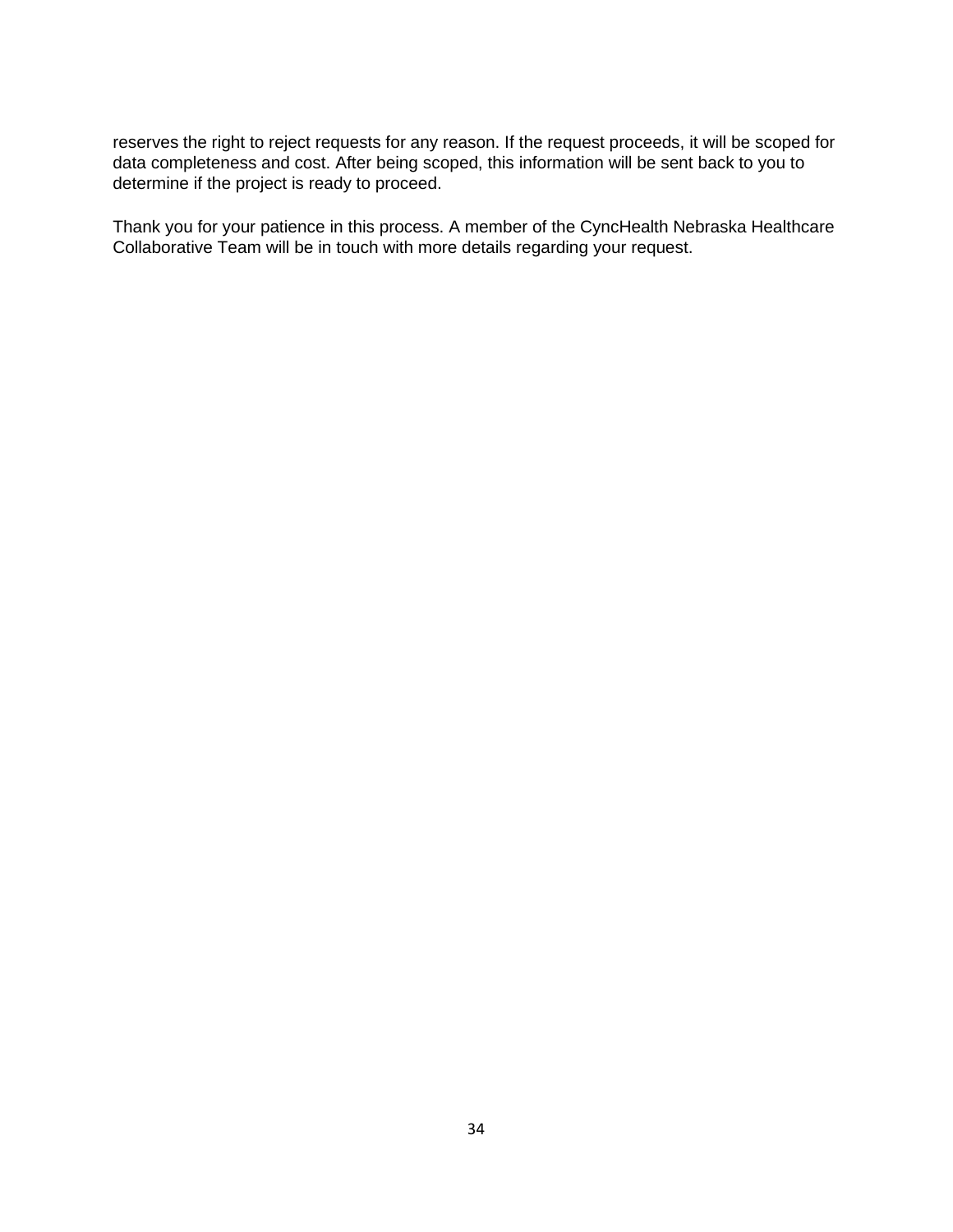# **APPENDIX F**

All projects will be used following the below rubric to analyze the project viability.

## **Nebraska Healthcare Collaborative Data Request Form Review Rubric**

### **Title of Project: \_\_\_\_\_\_\_\_\_\_\_\_\_\_\_\_\_\_\_\_\_\_\_\_\_\_\_\_\_\_\_\_\_\_\_\_\_\_\_\_\_\_\_\_\_\_\_\_\_\_\_\_\_\_\_\_\_\_\_\_\_\_**

### **Reviewer Name: \_\_\_\_\_\_\_\_\_\_\_\_\_\_\_\_\_\_\_\_\_\_\_\_\_\_\_\_\_\_\_\_\_\_\_\_\_\_\_\_\_\_\_\_\_\_\_\_\_\_\_\_\_\_\_\_\_\_\_\_\_**

| Date of Review: |                                                                                      |            |           |     |          |
|-----------------|--------------------------------------------------------------------------------------|------------|-----------|-----|----------|
|                 | <b>Proposal Review Checklist</b>                                                     | <b>Yes</b> | <b>No</b> | N/A | Comments |
|                 | <b>Applicant Information</b>                                                         |            |           |     |          |
| 1.              | Identifiers included: organization; name,<br>title, credentials; contact information |            |           |     |          |
| 2.              | Title is reflective of the project planned                                           |            |           |     |          |
|                 | <b>Project Overview</b>                                                              |            |           |     |          |
| 3.              | Project overview gives clear summary<br>of project                                   |            |           |     |          |
| 4.              | Project overview includes citations from<br>reliable sources                         |            |           |     |          |
| 5.              | Importance and relevance of project is<br>clear                                      |            |           |     |          |
| 6.              | Research question is clear and<br>executable                                         |            |           |     |          |
| 7.              | Research question aligns with project<br>background                                  |            |           |     |          |
| 8.              | Research question aligns with study<br>purpose                                       |            |           |     |          |
| 9.              | Research question is possible with<br>CyncHealth                                     |            |           |     |          |
|                 | 10. Hypothesis is well written and clear                                             |            |           |     |          |
|                 | 11. Hypothesis links to research question                                            |            |           |     |          |
|                 | 12. Project objectives are clear and<br>relevant                                     |            |           |     |          |
|                 | 13. Project aligns with the mission of the<br>Nebraska Healthcare<br>Collaborative   |            |           |     |          |
|                 | <b>Approach/Methods</b>                                                              |            |           |     |          |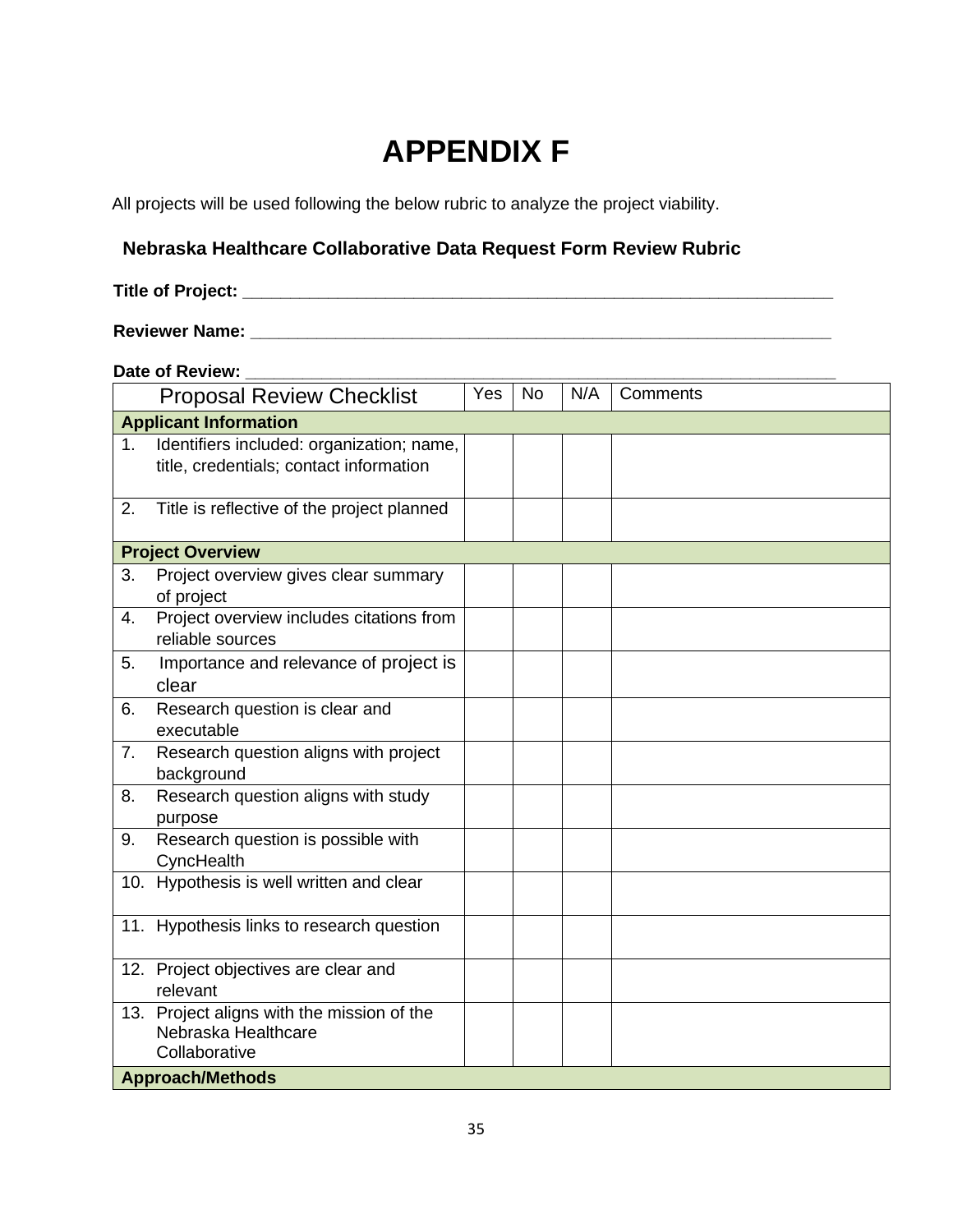| 14. Project methods and analyses are          |  |
|-----------------------------------------------|--|
| appropriate for proposed project              |  |
|                                               |  |
| 15. Project design has clear rationale        |  |
| included                                      |  |
|                                               |  |
| 16. The specific number of participants to    |  |
| be included in the study is identified        |  |
|                                               |  |
| along with rationale for sample size          |  |
|                                               |  |
|                                               |  |
| 17. Demographic criteria for sample are       |  |
| explicit and clear                            |  |
|                                               |  |
| 18. Both the inclusion and exclusion criteria |  |
| are identified                                |  |
| Project timeline is clear<br>19.              |  |
|                                               |  |
|                                               |  |
| 20. Individuals accessing data are clearly    |  |
| identified                                    |  |
|                                               |  |
| 21. Any possible risk or discomfort that may  |  |
| be experienced as a result of                 |  |
|                                               |  |
| participation is described                    |  |
| <b>Project Sustainability</b>                 |  |
| 22. Funding sources included and described    |  |
|                                               |  |
|                                               |  |
| 23. Dissemination plans included and          |  |
| described                                     |  |
|                                               |  |

I recommend this project be

\_\_\_\_\_\_\_\_\_\_ Endorsed (i.e., ready to move to Data Request Form)

**EXECUTE:** Endorsed pending revisions (Please provide a rationale for edits)

**EXECUTE:** Rejected (Please provide a rationale for rejection)

Provide any additional comments or thoughts below you want the project submitters to know.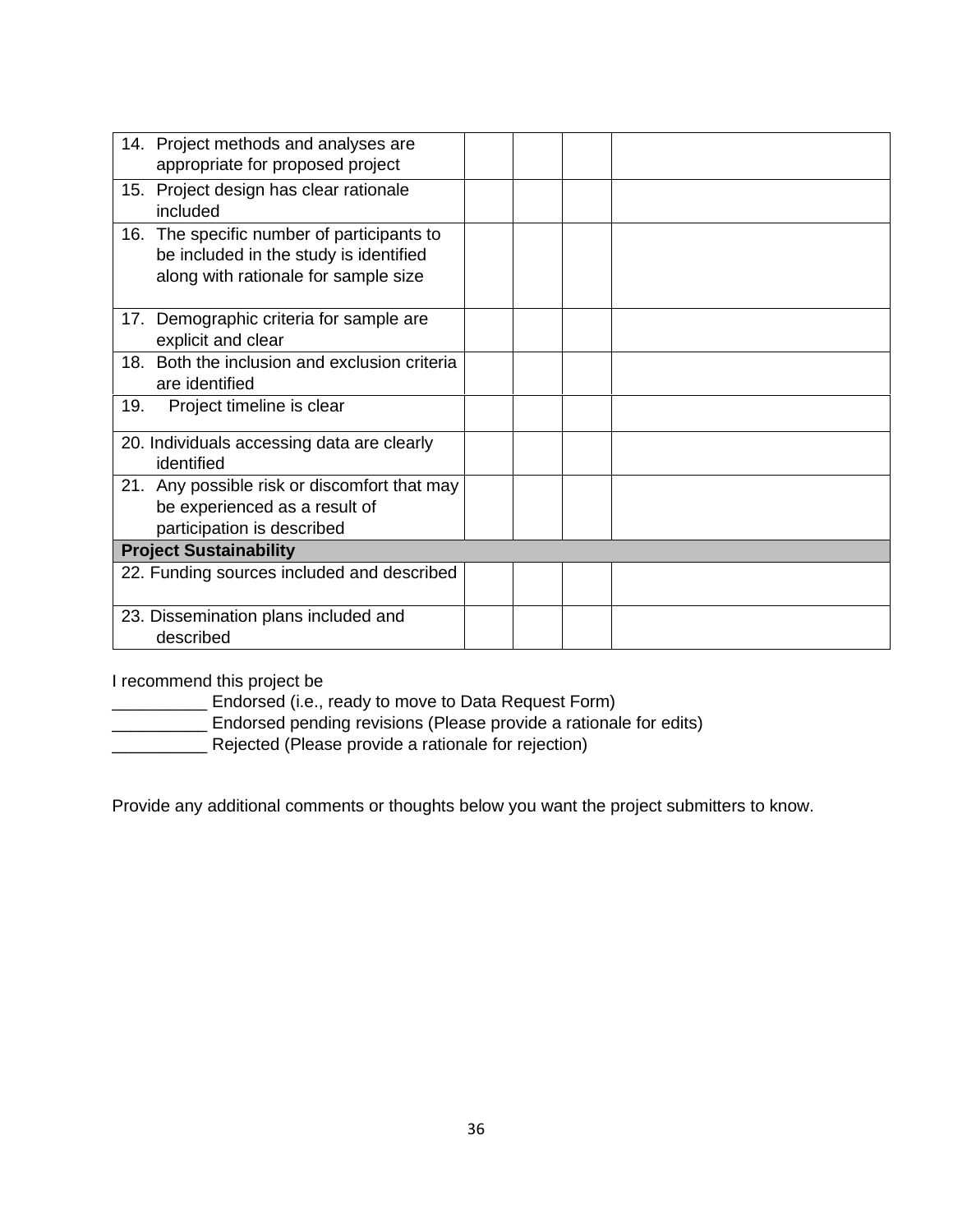# **APPENDIX G**

# Project Memo

Once a project is reviewed via the rubric, the NHC will send out the memo below to let submitters know the next steps.

Memorandum

Nebraska Healthcare Collaborative

| To:          | Submitter                                                  |
|--------------|------------------------------------------------------------|
| From:        | Reviewer                                                   |
| CC:<br>Date: | Team members on proposal                                   |
| Re:          | Nebraska Healthcare Collaborative Proposal Review Feedback |

Thank you for submitting your project for review. The purpose of this review is to determine that the proposal

- 1. uses procedures consistent with sound research and or project design,
- 2. uses procedures which minimize risk to participants, and
- 3. advances the scientific knowledge in areas consistent with the vision of the NHC

The NHC has reviewed your research proposal as required prior to IRB submission. The **Proposal Review checklist** used to review your proposal is attached. Please read carefully. The outcome of the review was:

 **Endorsed**. Your project is approved to move to the next phase. You will be sent the Data Request Form and your project will be scoped by an analyst for any applicable cost estimates.

\_\_\_\_\_ **Endorsed pending revisions**. Please review the required revisions needed to move to the next phase. Return a redline copy and clean copy and include a cover letter outlining changes made within four weeks of receiving this notice. Once revisions are received, the proposal will be re-reviewed and a recommendation for next steps will be made.

\_\_\_\_\_ **Rejection**. Your proposal has been rejected for the following reasons: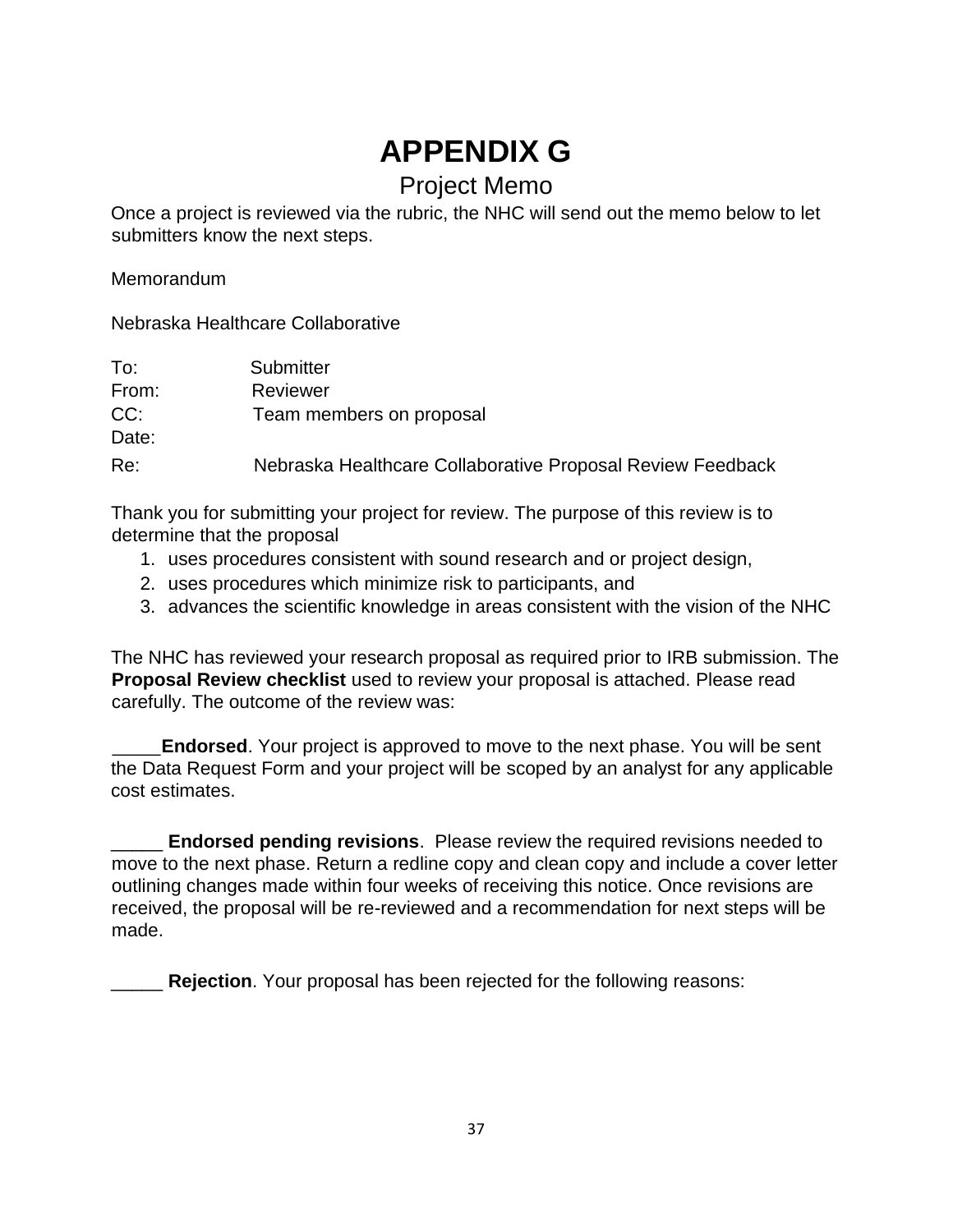# **APPENDIX F**

## **Overview of Project Phases**

Please note, CyncHealth has an obligation to ensure responsible stewardship of health information. This process from project ideation to implementation takes times. Please note some of these committees only meet monthly or quarterly. Contact the Collaborative for more details on the timeline.

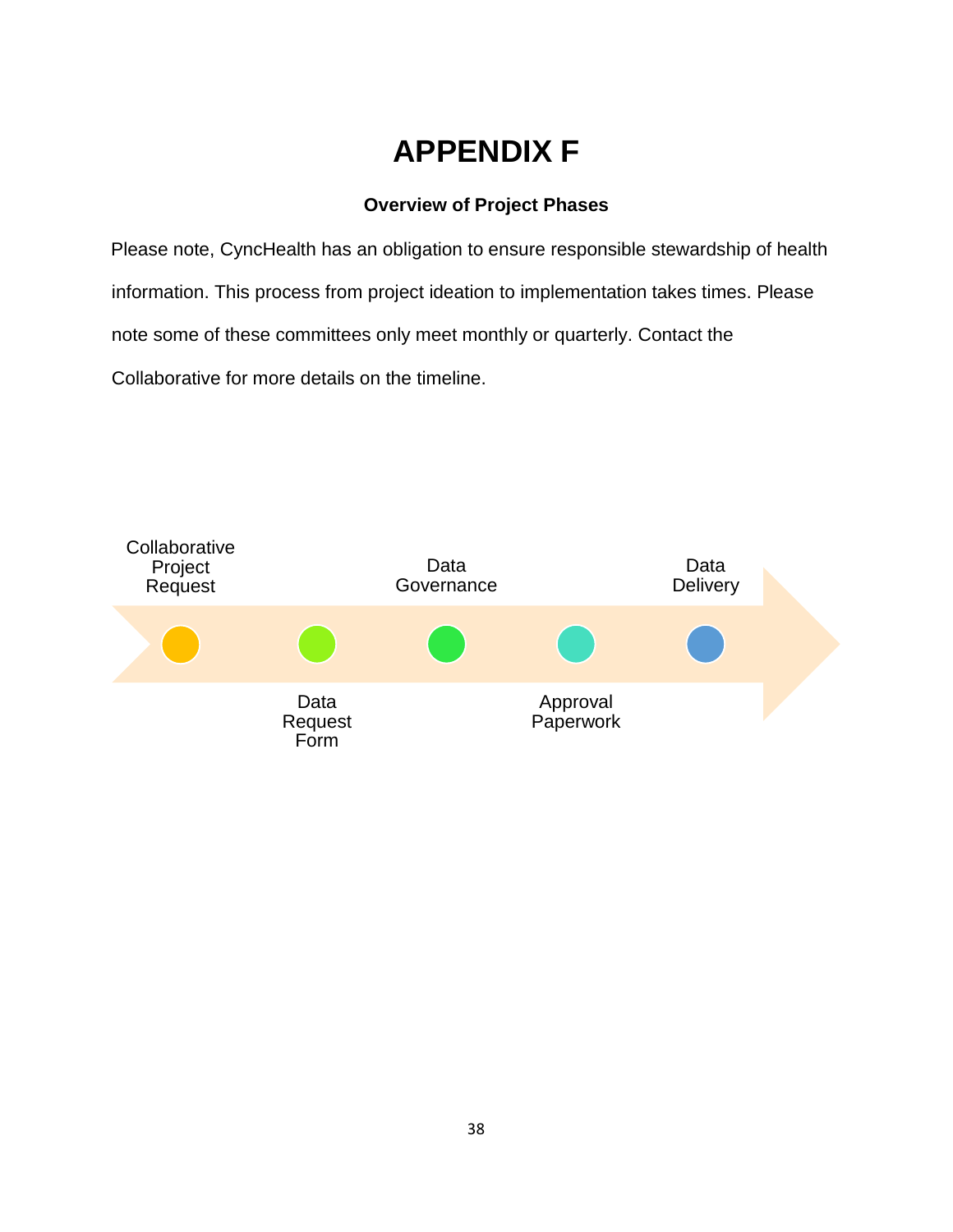

# **Reference List**

American Medical Association. (2019). CPT®. Retrieved October 13, 2020, from <https://www.ama-assn.org/practice-management/cpt>

- Artiga, S. (2019, July 09). *Beyond health care: The role of social determinants in promoting health and health equity*. Retrieved October 12, 2020, from [https://www.kff.org/racial](https://www.kff.org/racial-equity-and-health-policy/issue-brief/beyond-health-care-the-role-of-social-determinants-in-promoting-health-and-health-equity/)[equity-and-health-policy/issue-brief/beyond-healthcare-the-role-of-social-determinants](https://www.kff.org/racial-equity-and-health-policy/issue-brief/beyond-health-care-the-role-of-social-determinants-in-promoting-health-and-health-equity/)[in-promoting-health-and-health-equity/](https://www.kff.org/racial-equity-and-health-policy/issue-brief/beyond-health-care-the-role-of-social-determinants-in-promoting-health-and-health-equity/)
- Centers for Disease Control and Prevention (CDC). (2012, May 11). *Self-Study Guide - Program Evaluation - CDC*. Retrieved October 13, 2020, from <https://www.cdc.gov/eval/guide/index.htm>
- CDC, & National Center for Health Statistics. (2020, July 17). *ICD - ICD-10-CM - International Classification of Diseases, Tenth Revision, Clinical Modification*. Retrieved October 13, 2020, from<https://www.cdc.gov/nchs/icd/icd10cm.htm>
- CDC. (2020, June 10). *Prescription Drug Monitoring Programs (PDMPs)*. Retrieved October 12, 2020, from<https://www.cdc.gov/drugoverdose/pdmp/states.html>
- Department of Health and Human Services (DHHS). (2020, August 31). *Privacy*. Retrieved October 13, 2020, from [https://www.hhs.gov/hipaa/forprofessionals/privacy/index.html](https://www.hhs.gov/hipaa/for-professionals/privacy/index.html)
- DHHS. (2015, November 06). *Methods for De-identification of PHI.* Retrieved October 12, 2020, from [https://www.hhs.gov/hipaa/for-professionals/privacy/specialtopics/de](https://www.hhs.gov/hipaa/for-professionals/privacy/special-topics/de-identification/index.html)[identification/index.html](https://www.hhs.gov/hipaa/for-professionals/privacy/special-topics/de-identification/index.html)
- Healthcare Information Management Systems Society. (2019, April 26). *HIMSS 2013 Definition*. Retrieved October 12, 2020, from [https://www.himss.org/previoushimss-interoperability](https://www.himss.org/previous-himss-interoperability-definitions)[definitions.](https://www.himss.org/previous-himss-interoperability-definitions)
- Institute for Healthcare Improvement. (2017). *Quality Improvement Essentials Toolkit: IHI.* Retrieved October 13, 2020, from<http://www.ihi.org/resources/Pages/Tools/Quality>[-](http://www.ihi.org/resources/Pages/Tools/Quality-Improvement-Essentials-Toolkit.aspx)[Improvement-EssentialsToolkit.aspx](http://www.ihi.org/resources/Pages/Tools/Quality-Improvement-Essentials-Toolkit.aspx)
- Jones, B., Vaux, E., & Olsson-Brown, A. (2019, January 17). *How to get started in quality improvement.* Retrieved October 13, 2020, from <https://www.bmj.com/content/364/bmj.k5437>
- Kindig, D., & Stoddart, G. (2003). What is population health?. *American Journal of Public Health*, *93*(3), 380-383.